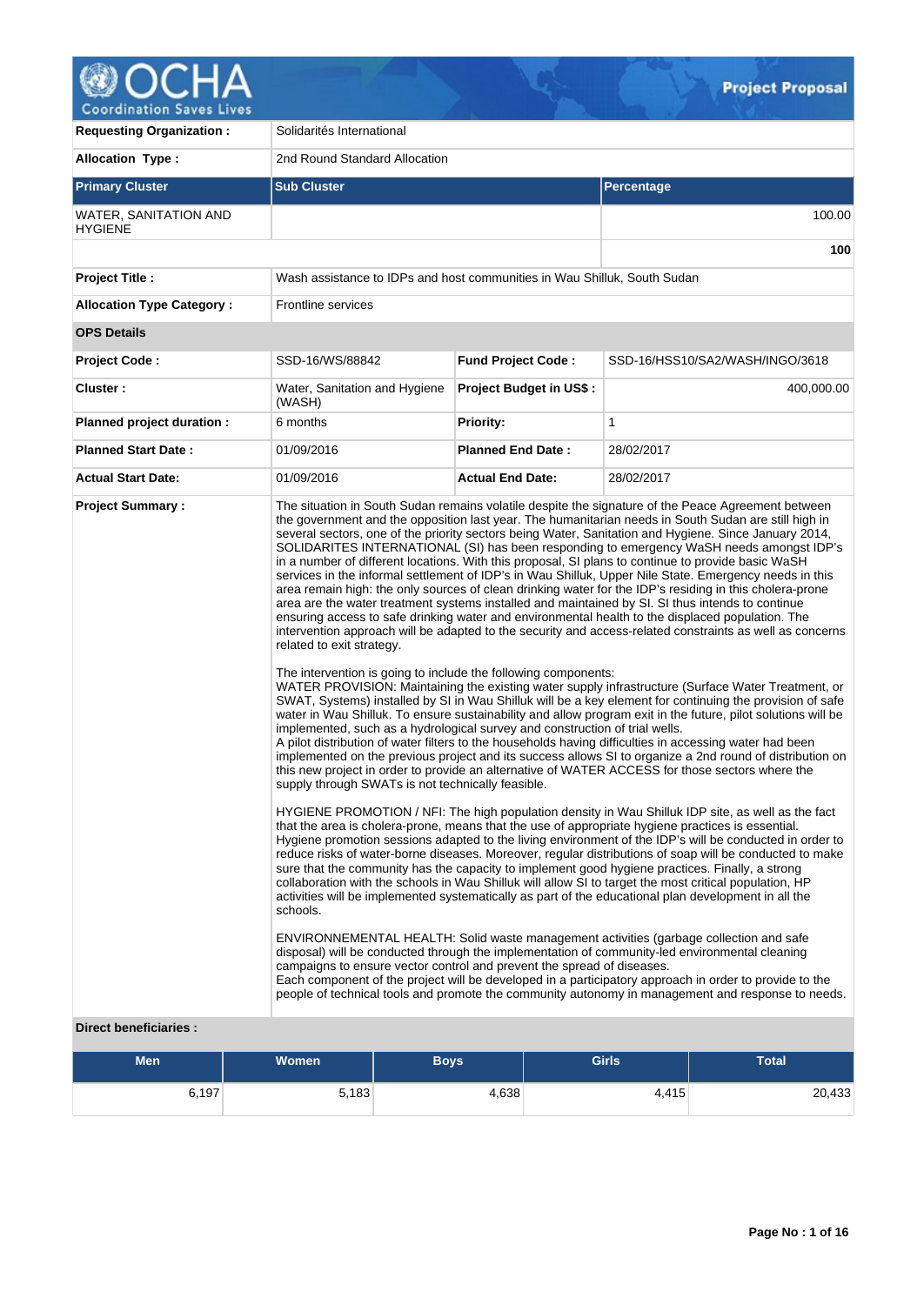## **Other Beneficiaries :**

| Beneficiary name            | Men   | Women | <b>Boys</b> | Girls | <b>Total</b> |
|-----------------------------|-------|-------|-------------|-------|--------------|
| Internally Displaced People | 5,287 | 4.422 | 3,957       | 3,767 | 17,433       |
| People in Host Communities  | 910   | 761   | 681         | 648   | 3,000        |

# **Indirect Beneficiaries :**

This project will indirectly benefit the full community of Wau Shilluk:

- The local economy of the targeted areas: SI will ensure that local procurement is carried out locally as much as possible thus positively impacting local business, shop keepers, wholesalers and service providers.

- The natural environment, as solid waste management solutions are provided thus positively impacting the environment for the whole community.

## **Catchment Population:**

## **Link with allocation strategy :**

This proposal supports a wide range of objectives identified in the in the Humanitarian Response Plan for 2016 (HRP), the WaSH Cluster strategy as well as the CHF allocation strategy.

Firstly, the intervention proposed by SI is in line with the 2016 Humanitarian Response Plan first strategic objective ("Save lives and alleviate suffering through safe access to services and resources with dignity") as well as with the Objectives 1 and 3 outlined in the WaSH Cluster operational response plan for 2016 ("Affected populations have timely access to safe and sufficient quantity of water for drinking, domestic use and hygiene (SPHERE)" and "Affected populations have knowledge and appropriate behaviors to prevent and mitigate WASH related diseases and practice good hygiene").

Moreover, Wau Shilluk is a level 1 priority location outlined in the WaSH Cluster Strategy Paper specifying the priorities for the 2016 First standard CHF allocation as it has experienced continued displacement trends in the past 6 months and is characterized by high population density, high reported WaSH vulnerabilities and low WaSH partner coverage, as well as a high risk of disease outbreak. SI will follow the recommended programmatic approach of the WaSH Cluster by ensuring continuous access to water supply through the operations of SWAT systems and promoting household water treatment (distribution of water filters) for the populations having difficulties in accessing the SWAT systems. SI will make sure to sensitize the community on the use of these filters and conduct appropriate water tests (including bacteriological testing). Participatory hygiene promotion and sensitization activities will also be part of the current intervention at HH level, Schools and Public Centers. Finally, to ensure the implementation of the good hygiene practices that SI will promote, blanket distributions of soap are planned under this grant.

# **Sub-Grants to Implementing Partners :**

| <b>Partner Name</b>                                   | <b>Partner Type</b> | <b>Budget in US\$</b> |
|-------------------------------------------------------|---------------------|-----------------------|
|                                                       |                     |                       |
| Other funding secured for the same project (to date): |                     |                       |

| <b>Other Funding Source</b> | <b>Other Funding Amount</b> |
|-----------------------------|-----------------------------|
|                             |                             |

# **Organization focal point :**

| <b>Name</b>                      | <b>Title</b>                                            | <b>Email</b>                        | <b>Phone</b>         |  |  |  |  |  |  |  |
|----------------------------------|---------------------------------------------------------|-------------------------------------|----------------------|--|--|--|--|--|--|--|
| Saara Bouhouche                  | Head of Mission South<br>Sudan                          | juba.hom@solidarites-southsudan.org | +211 (0) 928 25 44 6 |  |  |  |  |  |  |  |
| Caroline Bedos                   | Desk Manager for South<br>Sudan, CAR and Middle<br>East | CBedos@solidarites.org              | +33 (0) 1.76.21.86.2 |  |  |  |  |  |  |  |
| <b>BACKGROUND</b>                |                                                         |                                     |                      |  |  |  |  |  |  |  |
| 1. Humanitarian context analysis |                                                         |                                     |                      |  |  |  |  |  |  |  |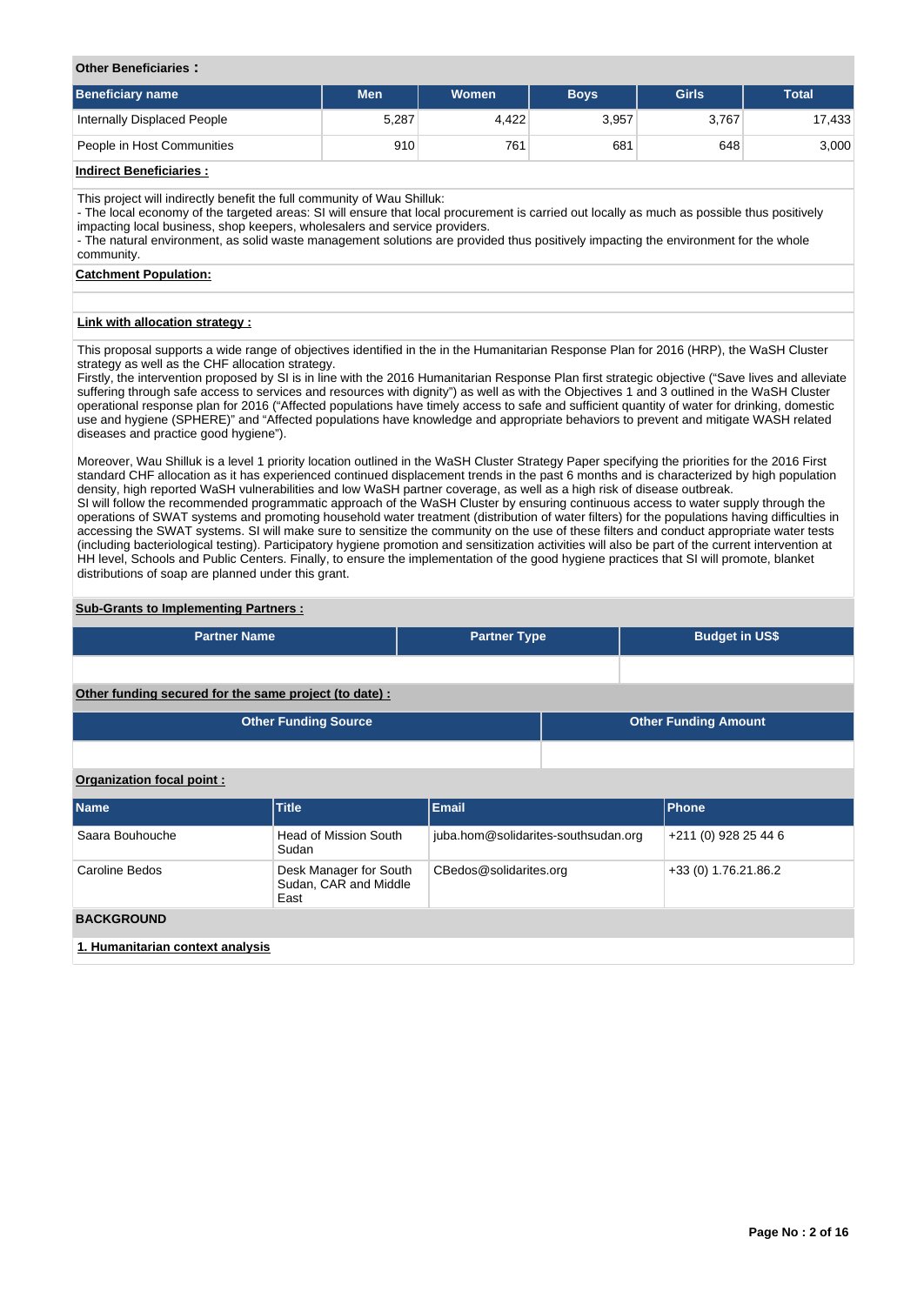Violence broke out in Juba on 15 December 2013 between government and opposition forces and quickly spread to other locations in South Sudan. More than two years later and despite the signature of the peace deal at the end of August 2015 by both conflicting parties, the situation remains tense with ongoing violence in several parts of the country. Displacement of population continues to take place, creating new needs.

As of July 2016, more than 2.5 million people have been internally displaced within South Sudan since the outbreak of violence, 900,000 have fled to the neighboring countries

Upper Nile State is one of the most conflict affected states in South Sudan with ongoing mobilization of armed forces. The situation in this state became particularly tense in February 2016, when the government-aligned Dinka militia joined an internal fight inside Malakal PoC. Since then the so-called eastern Nile state government denied access to the river to all civilians. This interdiction had a significant impact on the capacity of the population living in several areas, such as Wau Shilluk, to access basic services and even impeded humanitarian agencies from providing aid, while their own access had been temporarily suspended.

The situation of the population in Wau Shilluk, which is estimated at around 20,000 individuals in May 2016, is becoming dramatic, especially with the rainy season, the usual trading route to Sudan being closed. Moreover, due to governmental and logistical constraints, the population has not received any food distribution since the month of April 2016.

It has however to be taken into account that the security situation in the area targeted by the intervention is difficult to predict, as the potential implementation of the 28 states presents a major potential flashpoint that could lead to renewed large-scale hostilities in South-West Upper Nile State.

# **2. Needs assessment**

Wau Shilluk settlement, which has been hosting significant numbers of IDP's for several months, presents a high level of WaSH-related vulnerabilities.

Under the current funding provided by CHF (first allocation 2016) SI is implemenanting a wide range of WaSH activities. The monitoring of these activities allows SI to re-assess the needs every month. This assessment confirms the presence of WaSH related needs, and namely the necessity to continue maintaining the provision of access to drinking water while putting a strong emphasis on community leadership in order to encourage ownership of water supply infrastructure. Moreover, the assessment highlighted a strong need in terms of sanitation. Indeed, most of the residents of Wau Shilluk are practicing open defecation in the swamps around the settlement. World Vision International, the other WaSH actor present on the ground, has started the construction of latrines in November 2015. In parallel, SI puts a strong emphasis on the use of latrines as well as on the critical hand washing times during hygiene promotion activities. WVI and SI work in coordination in the area to ensure that all residents are reached.

The assessment also highlighted important needs in terms of environmental cleaning. Indeed, the swamps around the settlement are used as dumping sites by many residents, creating a sanitary risk. The solid waste management activities will be implemented by SI in the densely populated areas of the settlement.

It has to be highlighted that Wau Shilluk presents a high risk of the spread of water borne diseases and is a cholera-prone area. In 2014, a cholera outbreak took place in Wau Shilluk during the rainy season. SI is the focal point of the WaSH response to prevent further development of the outbreak within Wau Shilluk. No cholera outbreak has been reported in Wau Shilluk in 2015, which can be, among others, attributed to the efforts of WaSH humanitarian actors present in the area. However, a risk of a new outbreak of the disease cannot be excluded until the end of the rainy season in 2016.

# **3. Description Of Beneficiaries**

The latest estimation of population in Wau Shilluk comes from the biometric registration conducted by IOM, who registered 20,433 individuals as of January 2016. The host community in Wau Shilluk is estimated at 3,000 individuals.

Before the start of the civil war in December 2013, the population of Wau Shilluk numbered approximately 3,000 people (REACH, January 2015). By the end of December 2013, following the first offensive against Malakal Town, a reported 45,000 people (IRNA January 2014) had arrived in Wau Shilluk. These people were largely members of the Shilluk community who had fled the Nuer forces advancing on Malakal Town. In addition, insecurity between December 2013 and August 2014 led to the displacement of populations from Panyikang and Fashoda counties.

Between April 2015 and September 2015, a combination of push and pull factors ultimately led to decreased civilian displacement to Wau Shilluk, increased displacement from Wau Shilluk and civilian returns.

Johnson Olony's defection from the SPLA to the opposition in April 2015 fundamentally altered the operational environment in the area. Between December 2013 and April 2015, Panyikang's situation on the frontline had contributed to a climate of insecurity and instability in the area. With Johnson Olony's defection, Panyikang was no longer on the frontline. Instead, the frontline shifted to Malakal County, specifically to the White Nile between Lelo Payam and Malakal Town. Increased security and stability in Panyikang acted as a pull factor that encouraged the return of civilians who had sought refuge in Wau Shilluk.

At the same time, Wau Shilluk's proximity to the frontline of the conflict acted as a push factor that gradually led to the displacement of civilians in Wau Shilluk to the Malakal PoC site. Insecurity in the area (largely in neighbouring Lelo Payam) and restricted humanitarian access to Wau Shilluk were the primary push factors that led to this population decline. Between the beginning of July and the 12th of August, no humanitarian organizations had access to Wau Shilluk, prompting many civilians to move to Malakal PoC in order to receive humanitarian assistance.

After October 2015, following the SPLA's West Bank offensive that reached as far as Makal Shilluk, security in and humanitarian access to Wau Shilluk has improved. This has stemmed the flow of civilians to the Malakal PoC and even encouraged some people to return to Wau Shilluk from the PoC.

Since February 2016, the access to the river has been denied by the local government on the East bank and humanitarian partners observe few movements of people during the day, while most are conducted during the night, to smuggle food inside the PoC.

The precise number of beneficiaries of the current project will vary depending on the activity: - The water-related activities will target the whole population of the area (20,433).

- The solid waste collection activities will cover the most densely populated areas with an estimated population of 15,000.

- The hygiene promotion activities will target an estimated 50% of the population of the settlement (around 10,200 individuals, the other half being covered by WVI. SI and WVI have coordinated their hygiene promotion activities in the area in order to avoid overlapping and ensure an efficient coverage). The soap distribution will target the whole population of the area.

## **4. Grant Request Justification**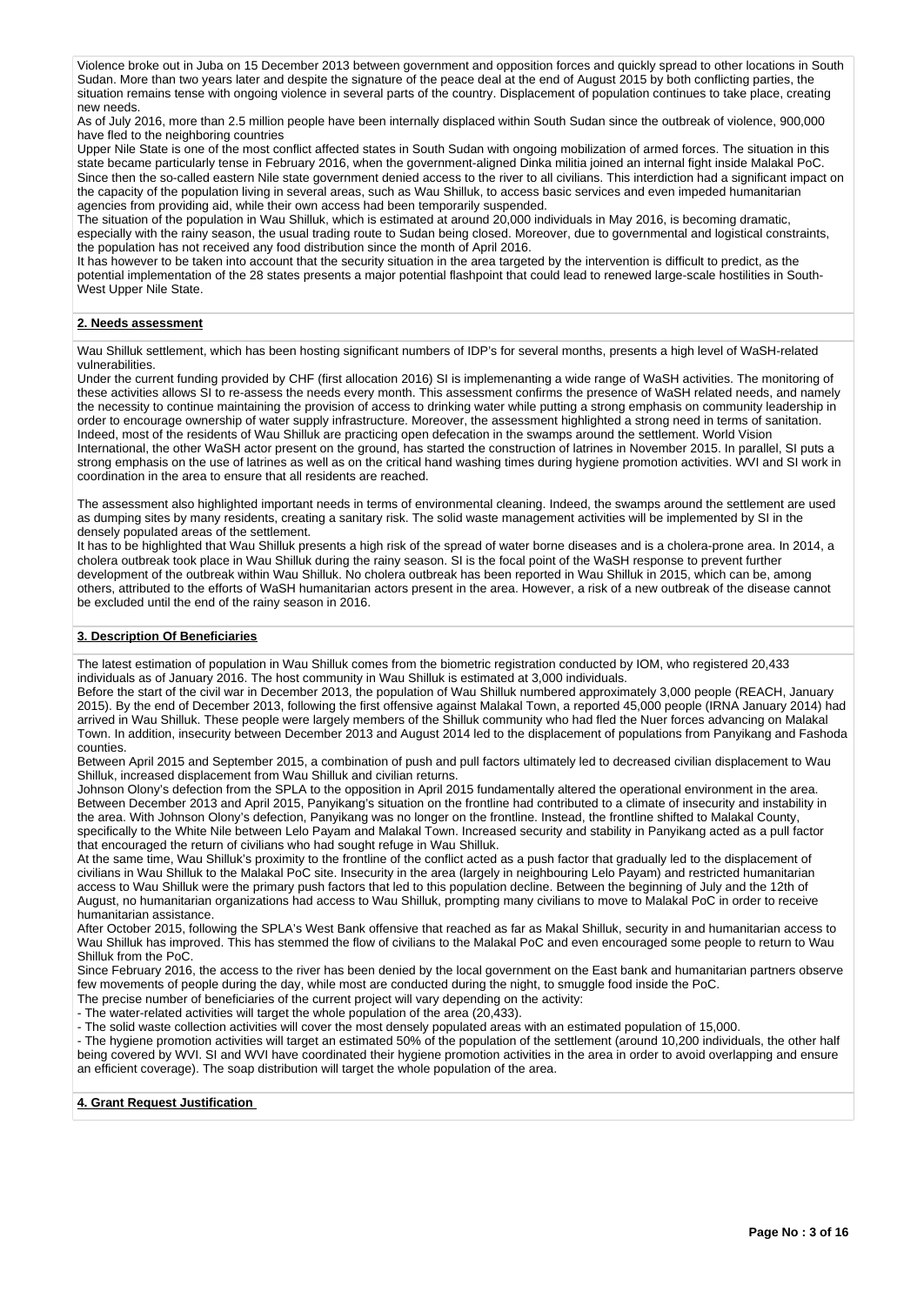SI is an INGO having an extensive worldwide expertise in WASH sector and operating in South Sudan for the last 9 years, with strategy that enables lifesaving response in emergency and provision of regular WaSH services in recovery phase.

Thanks to its long presence in Wau Shilluk and surrounding areas (since spring 2014), SI has acquired a good knowledge of the area and established a sound relationship with the local authorities and the communities.

Wau Shilluk being a cholera-prone area hosting large amounts of IDP's, provision of drinking water and relevant environmental health and hygiene promotion services are a key element of the strategy enabling to avoid potential new outbreaks

As of today, SI is the only actor currently intervening in Wau Shilluk on water, hence the need for ensuring the continuity of this activity. The SWAT systems run by SI are appreciated by the community and receive positive feedback from all stakeholders.

This response proposed will take into account the lessons learned during previous SI interventions and integrate the considerations related to the exit strategy.

Throughout the action, SI will ensure the inclusion of gender considerations, all age groups and disabled people in project planning, implementation and evaluation phases. In close coordination with protection cluster, SI will identify people with disabilities and most vulnerable people in the target area to meet their needs and ensure access to the WaSH facilities.

A special attention will be paid to push-pull factors. Being aware of the fact that continuous provision of humanitarian aid may create a pull factor, SI will carefully measure the type and amount of services to be provided.

Finally, the intervention strategy will be continuously adapted taking into account the evolution of the security context. The different possibilities of accessing the intervention areas will be studied, and the access modalities will be adapted taking into account the evolution of the situation.

Moreover, the current intervention will promote the value for money approach, as the soap to be distributed to the community will be requested through the Core Pipeline.

# **5. Complementarity**

In general, this program has been designed to respond to continuing emergency needs. The proposed program is a continuity and development of SI's current activities with improvements towards longer-lasting solutions. The proposed program has been developed in line with SI internal and South Sudan WaSH cluster strategies.

Moreover, partnership with the education cluster is considered to support the hygiene promotion activities in the schools through the systematic integration of HP activities in the schools plan for all the classes.

Complementarity will be ensured throughout various SI intervention sectors. SI has the capacity to respond to emergency WaSH related needs with its Emergency Preparedness and Response team (EP&R), intervening in South Sudan since 2011. In case of critical WaSH related needs in Wau Shilluk due to such factors as an increase of population, instability in the area or major disease outbreak, SI will be able to deploy its EP&R team for an emergency short term response in order to support its regular WaSH programme. The link between SI EP&R project and regular WaSH activities has proven crucial mover the years to ensure an efficient emergency response and continuity of the activities implemented with a focus on mid-term solutions or in cases of sudden shocks (diseases outbreaks) among the population.

# **LOGICAL FRAMEWORK**

## **Overall project objective**

To reduce morbidity and mortality from water borne diseases amongst IDP's and host communities residing in Wau Shilluk informal settlement, Upper Nile state, through the supply of continuous WaSH services

# **WATER, SANITATION AND HYGIENE**

| <b>Cluster objectives</b>                                                                                                                           | <b>Strategic Response Plan (SRP) objectives</b>                                                                   | <b>Percentage of activities</b> |
|-----------------------------------------------------------------------------------------------------------------------------------------------------|-------------------------------------------------------------------------------------------------------------------|---------------------------------|
| CO1: Affected populations have timely<br>access to safe and sufficient quantity of<br>water for drinking, domestic use and hygiene<br>(SPHERE)      | HRP 2016 SO1: Save lives and alleviate<br>suffering through safe access to services and<br>resources with dignity | 70                              |
| CO3: Affected populations have knowledge<br>and appropriate behaviors to prevent and<br>mitigate WASH related diseases and practice<br>good hygiene | HRP 2016 SO1: Save lives and alleviate<br>suffering through safe access to services and<br>resources with dignity | 30                              |

**Contribution to Cluster/Sector Objectives :** The project proposal is in line with the Cluster objectives 1 and 3:

- Affected populations have timely access to safe and sufficient quantity of water for drinking, domestic use and hygiene (SPHERE)

-Affected populations have knowledge and appropriate behaviors to prevent and mitigate WASH related diseases and practice good hygiene

The main focus will be put on the provision of safe drinking water (Objective 1), intervention which will be complemented by environmental health and hygiene promotion activities (Objective 3), contributing to the prevention and mitigation of WASH related diseases. Moreover, Wau Shilluk is a level one priority location outlined in the WaSH Cluster Strategy Paper. SI will correlate its programmatic approaches with the response and location type in order to ensure that the most relevant life-saving activities are prioritized.

## **Outcome 1**

Increased access to safe water supply for IDPs and host community living in Wau Shiluk through rehabilitation and maintenance of Surface water treatment (SWAT) systems.

## **Output 1.1**

# **Description**

Safe drinking water is provided to the estimated 20,433 individuals of Wau Shilluk

# **Assumptions & Risks**

- Targeted populations are not further displaced during the intervention period;

- No outbreak of armed conflict in the intervention area;
- Local authorities cooperate in administrative issues to maintain access to intervention areas;
- Timely and adequate provision of supplies from partner agencies with pre-positioned stock is possible;
- Timely access to the areas targeted is possible.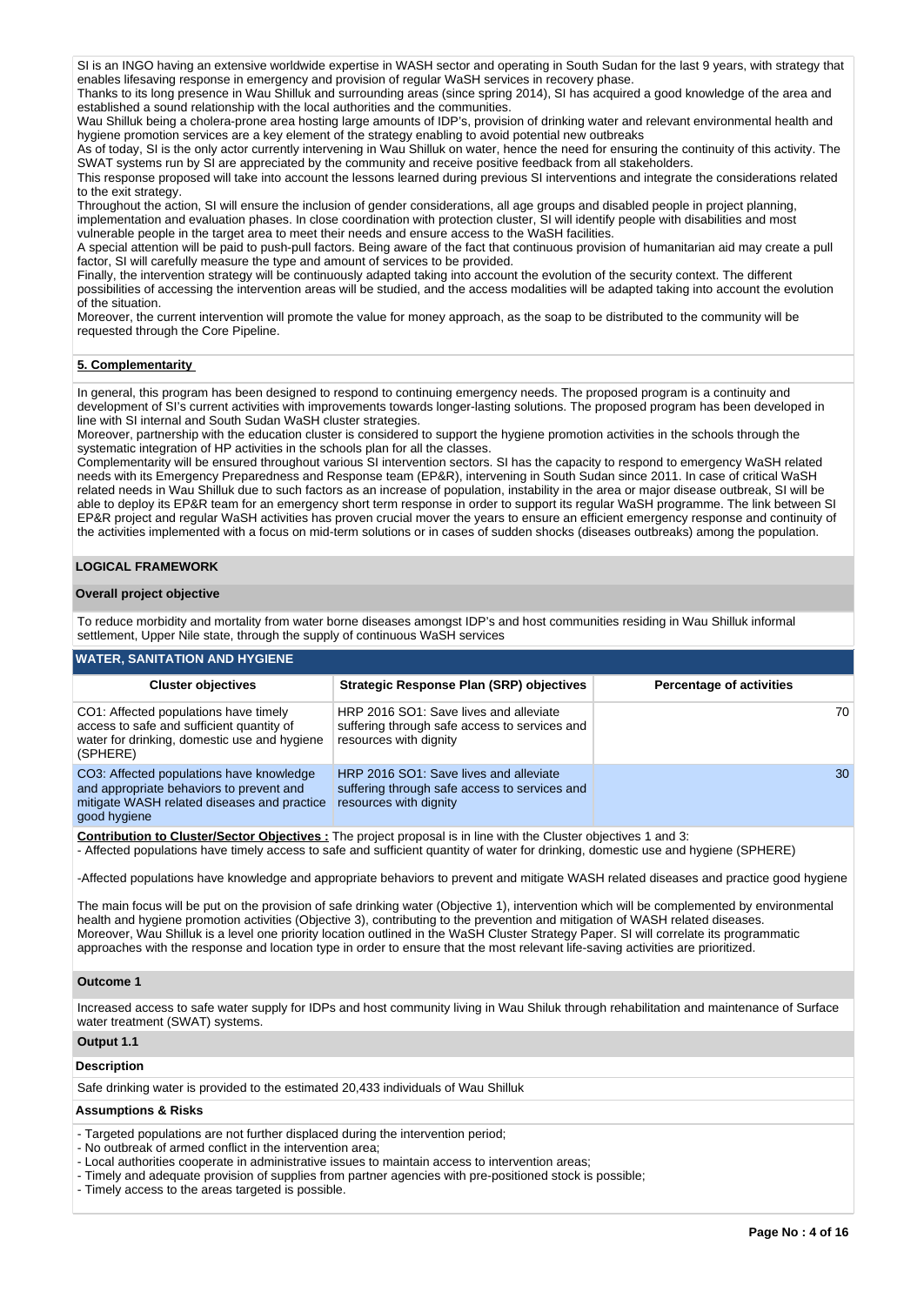#### **Activities**

## **Activity 1.1.1**

Rehabilitate and strengthen 8 surface water treatment system (SWAT)

SI will continue the provision of clean water through Surface Water Treatment Systems (SWAT) for both IDP and the host community to meet their basic drinking water requirements.

# **Activity 1.1.2**

Conduct daily/weekly water quality testing at HH level, storage tanks and water distribution points (water taps). These water quality tests include organoleptic test, turbidity tests (NTU), pH, faecal coliforms and free residual chlorine (FRC) tests.

# **Activity 1.1.3**

Maintenance of drainage at 8 the water points.

The drainage activities in the proposed project will mainly focus on the rehabilitation and maintenance of the channel drains on and around the water points where continuous flow of water is going to be predominant.

# **Activity 1.1.4**

Creation and capacity building of 8 community water management committees.

The community water management committees will be composed of the representatives of each SWAP/community area, the CHPs and the environmental cleaners and will provide SI with feedback on WaSH-related issues, ensuring further appropriation of the activities by the community.

# **Activity 1.1.5**

Conduct hydrological survey to collect information about ground water recharge or potential A survey will be conducted to collect information about sub surface ground water and identify potential solutions that would enable the transition to a more sustainable water supply scheme.

# **Activity 1.1.6**

Distribution of water purification filters to 1,200 Household

As a move towards an exit strategy, the second round of distribution of household water filters will be conducted, targeting the HH having no easy access to the SWAT systems (1200 HH). Training on the usage of the filters and a continuous monitoring of this usage will be ensured. Bacteriological tests of the water produced will be done.

# **Indicators**

|                                                                                                                                                                                            |                                                           |                                                                                                                                                                                                                                        |            | <b>End cycle beneficiaries</b> |             |              | <b>End</b><br>cycle |  |  |
|--------------------------------------------------------------------------------------------------------------------------------------------------------------------------------------------|-----------------------------------------------------------|----------------------------------------------------------------------------------------------------------------------------------------------------------------------------------------------------------------------------------------|------------|--------------------------------|-------------|--------------|---------------------|--|--|
| Code                                                                                                                                                                                       | <b>Cluster</b>                                            | <b>Indicator</b>                                                                                                                                                                                                                       | <b>Men</b> | Women                          | <b>Boys</b> | <b>Girls</b> | <b>Target</b>       |  |  |
| Indicator 1.1.1                                                                                                                                                                            | <b>WATER, SANITATION</b><br><b>AND HYGIENE</b>            | Frontline # Number of emergency affected people<br>with access to improved water sources                                                                                                                                               | 6,197      | 5,183                          | 4,63<br>8   | 4,41<br>5    | 20,433              |  |  |
| <b>Means of Verification:</b> Daily progress reports<br>Weekly reports<br>Water monitoring sheets<br>Daily attendance sheets for daily workers/water attendants<br>6,197 5,183 4,638 4,415 |                                                           |                                                                                                                                                                                                                                        |            |                                |             |              |                     |  |  |
|                                                                                                                                                                                            | Indicator 1.1.2   WATER, SANITATION<br><b>AND HYGIENE</b> | Frontline # of emergency affected people enabled<br>to practice safe water at the household level.                                                                                                                                     | 770        | 645                            | 525         | 560          | 2,500               |  |  |
| <b>Means of Verification:</b> Means of Verification: Daily progress reports<br>Weekly reports<br>Water monitoring sheets<br>Daily attendance sheets for daily workers/water attendants     |                                                           |                                                                                                                                                                                                                                        |            |                                |             |              |                     |  |  |
| Indicator 1.1.3                                                                                                                                                                            | <b>WATER, SANITATION</b><br><b>AND HYGIENE</b>            | # of community water management committees<br>trained                                                                                                                                                                                  |            |                                |             |              | 8                   |  |  |
| Attendance sheet.<br>Weekly monitoring reports.<br>Photos                                                                                                                                  | <b>Means of Verification: Training program</b>            |                                                                                                                                                                                                                                        |            |                                |             |              |                     |  |  |
| Indicator 1.1.4                                                                                                                                                                            | <b>WATER, SANITATION</b><br><b>AND HYGIENE</b>            | Frontline # of water points/boreholes rehabilitated                                                                                                                                                                                    |            |                                |             |              | 8                   |  |  |
| Weekly monitoring reports<br>Photos                                                                                                                                                        | <b>Means of Verification: Observations reports</b>        |                                                                                                                                                                                                                                        |            |                                |             |              |                     |  |  |
| <b>Outcome 2</b>                                                                                                                                                                           |                                                           |                                                                                                                                                                                                                                        |            |                                |             |              |                     |  |  |
|                                                                                                                                                                                            |                                                           | Reduced risk of water & vector borne diseases for the IDPs and host community living in Wau Shiluk through access to improved hygienic<br>practices as a result of hygiene promotion activities and appropriate solid waste management |            |                                |             |              |                     |  |  |
| Output 2.1                                                                                                                                                                                 |                                                           |                                                                                                                                                                                                                                        |            |                                |             |              |                     |  |  |
| <b>Description</b>                                                                                                                                                                         |                                                           |                                                                                                                                                                                                                                        |            |                                |             |              |                     |  |  |
|                                                                                                                                                                                            |                                                           | Hygiene promotion sessions and waste management activities are organized to prevent water borne diseases including cholera outbreak                                                                                                    |            |                                |             |              |                     |  |  |
| <b>Assumptions &amp; Risks</b>                                                                                                                                                             |                                                           |                                                                                                                                                                                                                                        |            |                                |             |              |                     |  |  |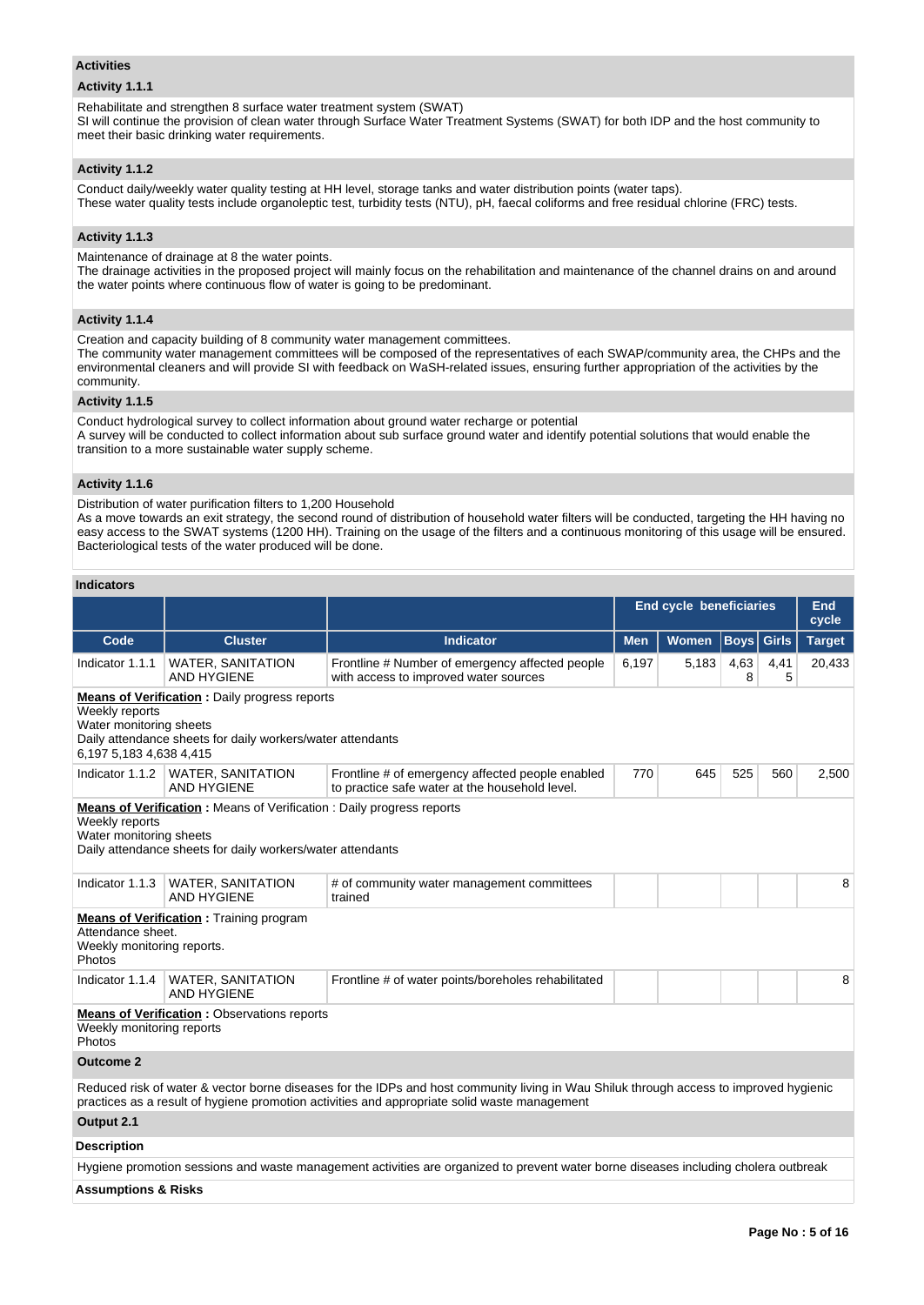- Targeted populations are not further displaced during the intervention period;
- No outbreak of armed conflict in the intervention area;
- Local authorities cooperate in administrative issues to maintain access to intervention areas;
- Timely and adequate provision of supplies from partner agencies with pre-positioned stock is possible;
- Timely access to the areas targeted is possible.

## **Activities**

## **Activity 2.1.1**

Conduct 5 hygiene promotion sessions per week in the community and in school.

19 CHPs will be selected and will disseminate hygiene promotion messages to the targeted beneficiaries. Hygiene promotion sessions will include household visits, environmental cleaning campaigns, pomotion at water points, public/market sessions and school sessions.

## **Activity 2.1.2**

Conduct blanket soap distribution (250gr to 20433 beneficiaries per month x 6months = 30.649,5kg of soap distributed) SI will ensure availability of soap to the targeted beneficiaries throughout the whole duration of the project. Blanket distributions will be conducted and the amounts of soap distributed will be adapted to the size of the household. These supplies will be delivered through UNICEF PCA or WaSH Core Pipeline. In cases of delayed delivery, SI will procure essential items to meet urgent needs.

#### **Activity 2.1.3**

Establish solid waste collection and maintain or create 16 waste disposal sites

Solid waste management activities will include waste collection and disposal by the community through the mass environmental cleaning campaigns as well as creation and maintenance of communal waste collection points and proper landfill sites for dry waste management.

## **Activity 2.1.4**

Select and provide to 19 Community Hygiene Promoters (CHPs) 2 trainings on key hygiene messages and awareness raising. Hygiene promotion will focus on environmental hygiene, hand-washing, food hygiene, personal hygiene and proper use of sanitation facilities

## **Activity 2.1.5**

## End-line KAP survey

A KAP survey was conducted by SI in November 2016. It will be used as a baseline for the current project and will help to understand its impact. To compare the results achieved and to define future strategies, SI will conduct a new end-line KAP survey at the end of the project.

# **Indicators**

|                                                                                                                                         |                                                                                                                       |                                                                                                                                    | <b>End cycle beneficiaries</b> |              |             |              | <b>End</b><br>cycle |  |
|-----------------------------------------------------------------------------------------------------------------------------------------|-----------------------------------------------------------------------------------------------------------------------|------------------------------------------------------------------------------------------------------------------------------------|--------------------------------|--------------|-------------|--------------|---------------------|--|
| Code                                                                                                                                    | <b>Cluster</b>                                                                                                        | <b>Indicator</b>                                                                                                                   | <b>Men</b>                     | <b>Women</b> | <b>Boys</b> | <b>Girls</b> | <b>Target</b>       |  |
| Indicator 2.1.1                                                                                                                         | <b>WATER, SANITATION</b><br><b>AND HYGIENE</b>                                                                        | Frontline # of emergency affected people<br>equipped to practice good hygiene behaviors<br>through participatory hygiene promotion | 3,060                          | 2,550        | 2,34<br>6   | 2,24<br>4    | 10,200              |  |
| <b>Means of Verification:</b> Weekly progress updates<br>Attendance sheets<br>Hygiene promotion follow-up sheets<br>End-line KAP survey |                                                                                                                       |                                                                                                                                    |                                |              |             |              |                     |  |
|                                                                                                                                         | Indicator 2.1.2   WATER, SANITATION<br><b>AND HYGIENE</b>                                                             | # beneficiaries have received soap per month                                                                                       |                                |              |             |              | 20,433              |  |
| Weekly monitoring reports                                                                                                               | <b>Means of Verification:</b> Beneficiary distribution list                                                           |                                                                                                                                    |                                |              |             |              |                     |  |
| Indicator 2.1.3                                                                                                                         | WATER, SANITATION<br><b>AND HYGIENE</b>                                                                               | # of people served by solid waste management                                                                                       |                                |              |             |              | 15,000              |  |
| Water monitoring sheets                                                                                                                 | <b>Means of Verification:</b> Weekly monitoring reports<br>Daily attendance sheets for daily workers/water attendants |                                                                                                                                    |                                |              |             |              |                     |  |
| Indicator 2.1.4                                                                                                                         | <b>WATER, SANITATION</b><br><b>AND HYGIENE</b>                                                                        | # of hygiene promoters trained                                                                                                     |                                |              |             |              | 19                  |  |
| Weekly monitoring reports                                                                                                               | <b>Means of Verification: Attendance sheet.</b>                                                                       |                                                                                                                                    |                                |              |             |              |                     |  |
| <b>Additional Targets:</b>                                                                                                              |                                                                                                                       |                                                                                                                                    |                                |              |             |              |                     |  |
| <b>M&amp;R</b>                                                                                                                          |                                                                                                                       |                                                                                                                                    |                                |              |             |              |                     |  |
| <b>Monitoring &amp; Reporting plan</b>                                                                                                  |                                                                                                                       |                                                                                                                                    |                                |              |             |              |                     |  |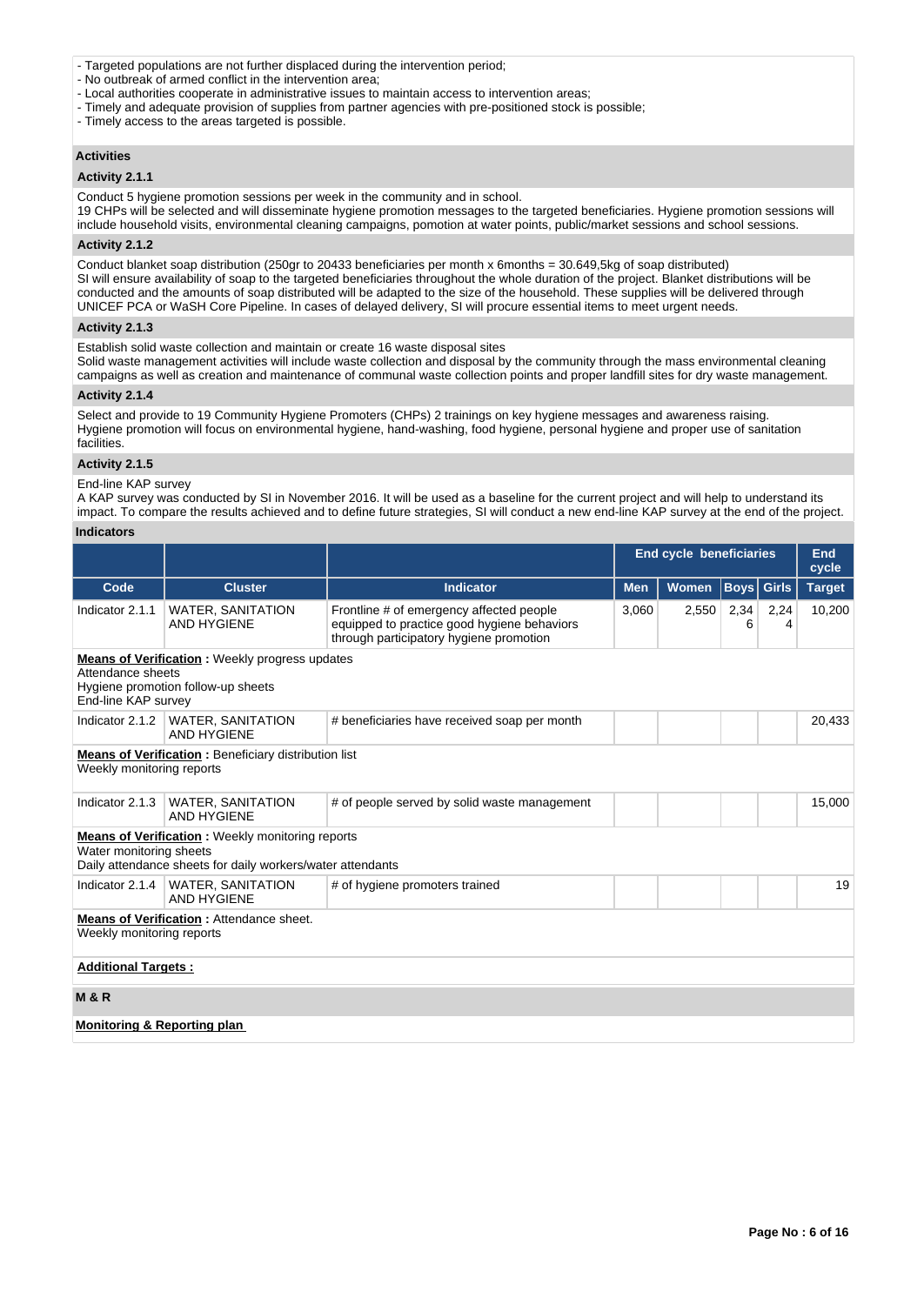Monitoring will be integrated throughout the program. The Project Manager and his/her team will be in charge of follow-up and reporting on the activities, using SI's internal reporting tools (weekly situation reports, activity progress updates (APU) and critical incidents report). The daily monitoring will be implemented by SI technicians and supervisors. They will regularly report activity progress to the coordination team in order to closely monitor progress according to the objectives, quality standards and timeframe. During the monitoring phase, the team will pay special attention to the quality of work provided by the community workers and assist them if necessary. Additionally, the team will carry out water tests on a regular basis (FRC tests of the water produced by the SWAT systems, bacteriological tests of the water produced by the household water filters).

The following actions will be implemented all along the project to ensure that the objectives will be reached and needs covered:

- Follow up on main indicators SI currently employs through weekly situation reports
- Activity Progress Update and Critical Incidents Report, a specific internal SI tool
- Monitoring of the water quality
- Routine field visits by the WaSH Coordinator
- National and international staff regular meetings
- Field visits from the Head of Mission and representatives from Headquarters

Monitoring is a continuous exercise which will be conducted throughout the program. When possible and relevant, program adjustments will be made to ensure the relevance of programming and appropriate allocation of resources. Proper documentation and information management are always emphasized.

#### **Workplan**

| <b>Activitydescription</b>                                                                                                                                                                                                                                                                   | Year |          | 2            | 3 | 5 |  | 8 | 9        | 10       |                 | 12           |
|----------------------------------------------------------------------------------------------------------------------------------------------------------------------------------------------------------------------------------------------------------------------------------------------|------|----------|--------------|---|---|--|---|----------|----------|-----------------|--------------|
| Activity 1.1.1: Rehabilitate and strengthen 8 surface water treatment system<br>(SWAT)                                                                                                                                                                                                       | 2016 |          |              |   |   |  |   |          |          | $X$ $X$ $X$ $X$ |              |
| SI will continue the provision of clean water through Surface Water Treatment<br>Systems (SWAT) for both IDP and the host community to meet their basic drinking<br>water requirements.                                                                                                      | 2017 | <b>X</b> | $\mathsf{X}$ |   |   |  |   |          |          |                 |              |
| Activity 1.1.2: Conduct daily/weekly water quality testing at HH level, storage tanks<br>and water distribution points (water taps).                                                                                                                                                         | 2016 |          |              |   |   |  |   | X        | ΙX.      | ΙX.             | $\mathsf{X}$ |
| These water quality tests include organoleptic test, turbidity tests (NTU), pH, faecal<br>coliforms and free residual chlorine (FRC) tests.                                                                                                                                                  | 2017 | <b>X</b> | $\mathsf{X}$ |   |   |  |   |          |          |                 |              |
| 2016<br>Activity 1.1.3: Maintenance of drainage at 8 the water points.<br>The drainage activities in the proposed project will mainly focus on the                                                                                                                                           |      |          |              |   |   |  |   | <b>X</b> | <b>X</b> | $\mathsf{X}$    | $\mathsf{X}$ |
| rehabilitation and maintenance of the channel drains on and around the water<br>points where continuous flow of water is going to be predominant.                                                                                                                                            | 2017 | X        | X            |   |   |  |   |          |          |                 |              |
| Activity 1.1.4: Creation and capacity building of 8 community water management<br>committees.                                                                                                                                                                                                |      |          |              |   |   |  |   | X        | <b>X</b> | ΙX.             | $\mathsf{X}$ |
| The community water management committees will be composed of the<br>representatives of each SWAP/community area, the CHPs and the environmental<br>cleaners and will provide SI with feedback on WaSH-related issues, ensuring<br>further appropriation of the activities by the community. | 2017 | X        | X            |   |   |  |   |          |          |                 |              |
| Activity 1.1.5: Conduct hydrological survey to collect information about ground<br>water recharge or potential                                                                                                                                                                               | 2016 |          |              |   |   |  |   |          |          | $\mathsf{x}$    | $\mathsf{X}$ |
| A survey will be conducted to collect information about sub surface ground water<br>and identify potential solutions that would enable the transition to a more<br>sustainable water supply scheme.                                                                                          | 2017 |          |              |   |   |  |   |          |          |                 |              |
| Activity 1.1.6: Distribution of water purification filters to 1,200 Household<br>As a move towards an exit strategy, the second round of distribution of household                                                                                                                           | 2016 |          |              |   |   |  |   |          |          | $\mathsf{x}$    | $\mathsf{X}$ |
| water filters will be conducted, targeting the HH having no easy access to the<br>2017<br>SWAT systems (1200 HH). Training on the usage of the filters and a continuous<br>monitoring of this usage will be ensured. Bacteriological tests of the water<br>produced will be done.            |      |          |              |   |   |  |   |          |          |                 |              |
| <b>OTHER INFO</b>                                                                                                                                                                                                                                                                            |      |          |              |   |   |  |   |          |          |                 |              |
| <b>Accountability to Affected Populations</b>                                                                                                                                                                                                                                                |      |          |              |   |   |  |   |          |          |                 |              |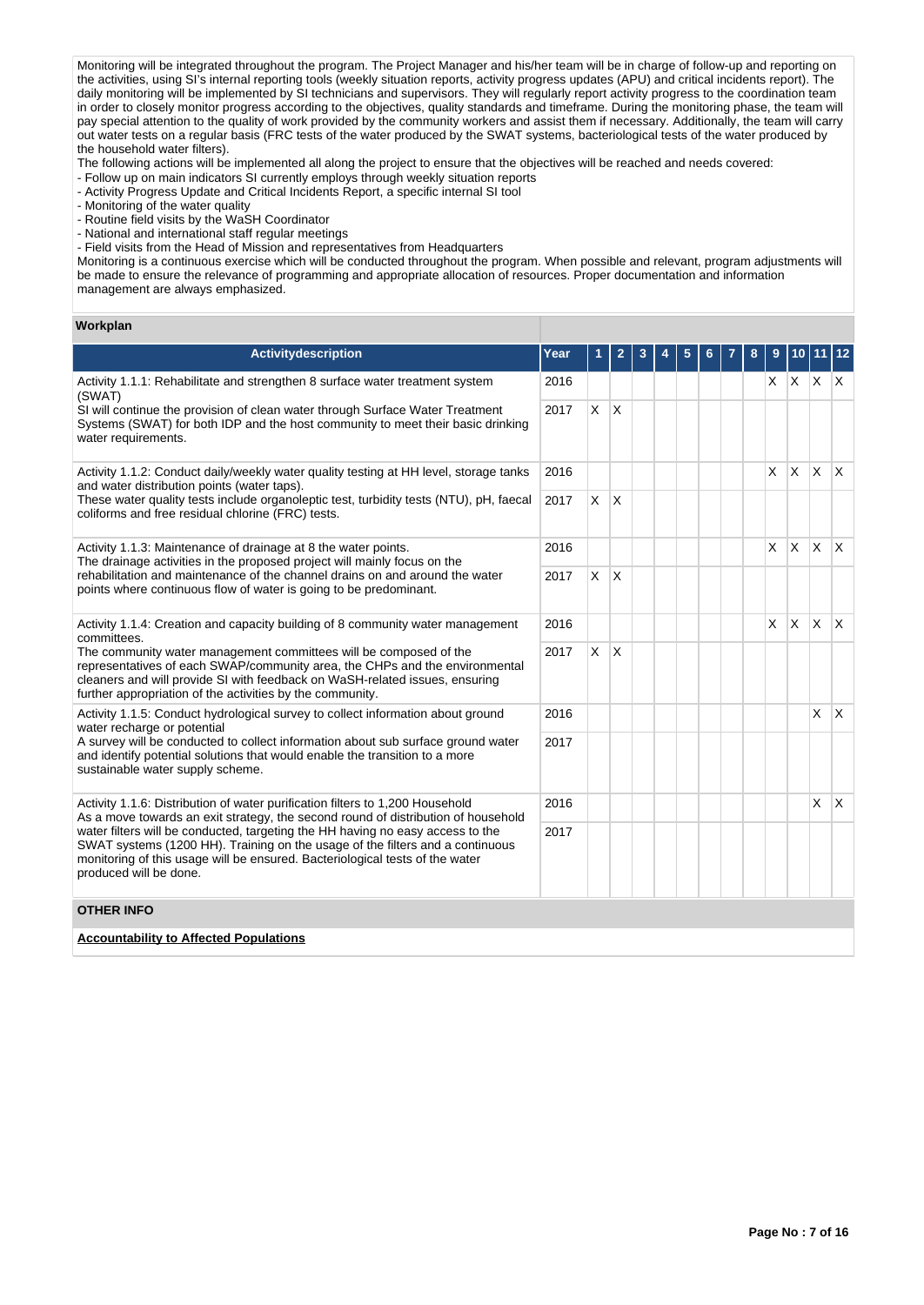SI has different measures in place to integrate accountability to affected people in project design, implementation and monitoring. SI programme delivery is conducted in accordance with HAP guidelines as well as the 8 objectives of the Operational Framework for Accountability to Affected Populations developed by IASC at all steps:

Needs / assessment project design:

SI always includes beneficiaries in project design through different surveys (with segregated data when available) and focus group discussions.

During both needs assessment and response, SI always makes sure that no one is excluded thanks to such measures as, for instance, systematical translation of all projects materials in the local languages. Separate and confidential discussions with different community groups are systematically conducted.

Needs assessment led by SI and joint needs assessments in which SI participates are always preceded by the inclusive writing of ToRs and followed by the writing of a report, including evidence of captured feedback. For the project design and planning phase, SI makes sure to take all the assessment findings into account.

Finally, the findings of assessments are shared with within the clusters and humanitarian community to ensure efficient circulation of information and thus contribute to an efficient coverage of needs.

## Project implementation / monitoring:

SI conducts regular meetings with all stakeholders to share programme-related information and respond to queries and complaints raised by beneficiaries and thus ensure feedback to and from the affected population.

Complaints from communities are collected by SI field staff and recorded in a follow up tool. These complaints are discussed during weekly team meetings and addressed taking into account their relevancy/feasibility. Moreover, specific questions regarding communities' satisfaction are integrated in SI post intervention monitoring tools.

In case a distribution is conducted, SI always informs local communities in advance of date and location for distribution. Distribution points are selected in consultation with the communities.

Finally, SI systematically takes into account lessons learnt and good practices from previous project implementation, those mainly based on the feedback from beneficiaries.

Throughout the whole project cycle, accountability commitments are integrated into recruitment and training through the creation and dissemination of clear job descriptions, policies and procedures related to organization and staff management.

## **Implementation Plan**

All the activities will be implemented and monitored by SI national and international staff in accordance with the work plan presented above. SI program team will be headed by a Project Manager responsible for the technical quality of the project and composed of one Water and Sanitation Supervisor, one Hygiene Promotion Supervisor, and two Hygiene Promoters. The Project Manager will be supported by a WaSH Coordinator, who will provide guidance and support on the relevant technical aspects. One Log / Admin assistant will provide relevant support to the team on the ground.

SI will involve a maximum of the IDPs in all the steps of this project. SI will namely engage the local community in daily work opportunities where feasible. These daily workers will work under the guidance of SI WatSan Supervisors and Hygiene Promotion Supervisors, which presents potential for capacity building through on-the-job learning opportunities as well as rapid trainings. This helps the affected communities take ownership of the activities while ensuring an income through the lifespan of the project.

## **Coordination with other Organizations in project area**

| Name of the organization                                                  | Areas/activities of collaboration and rationale                                                                                                                                                                                                                                                                                                                                                                                     |  |  |  |  |  |  |  |
|---------------------------------------------------------------------------|-------------------------------------------------------------------------------------------------------------------------------------------------------------------------------------------------------------------------------------------------------------------------------------------------------------------------------------------------------------------------------------------------------------------------------------|--|--|--|--|--|--|--|
| World Vision International (WVI)                                          | WVI is the second WaSH actor present on the ground. At the<br>moment, WVI is mainly focusing on latrines construction<br>complemented by hygiene promotion. SI and WVI will continue<br>sharing the responsibilities in terms of Hygiene Promotion in the area<br>in the coming months. The repartition of areas has already been<br>defined and the approaches have been harmonized to ensure<br>efficiency and avoid overlapping. |  |  |  |  |  |  |  |
| <b>DRC</b>                                                                | DRC is conducting some light camp coordination activities on the<br>ground, providing at the same time the basic protection activities for<br>the camp.                                                                                                                                                                                                                                                                             |  |  |  |  |  |  |  |
| <b>IMC</b>                                                                | One of the health facilities available in Wau Shilluk is the IMC clinic.<br>In case of a water related disease outbreak, SI would coordinate its<br>action with IMC to ensure proper containment of the crisis.                                                                                                                                                                                                                     |  |  |  |  |  |  |  |
| <b>MSF Spain</b>                                                          | The second health actor present on the ground is MSF Spain, which<br>manages a mobile outreach clinic in Wau Shilluk. During this period<br>of high risk of a water related disease outbreak, SI is closely<br>coordinating its action with MSF to ensure proper containment of a<br>potential crisis.                                                                                                                              |  |  |  |  |  |  |  |
| Nonviolent Peaceforce (NP)                                                | NP is the main protection actor present on the ground. NP focuses<br>on working with local communities on development of contingency<br>plans and coping strategies in the event of fighting in the area. In<br>case any relevant protection issues are identified by SI, they will be<br>reported to NP.                                                                                                                           |  |  |  |  |  |  |  |
| <b>Environment Marker Of The Project</b>                                  |                                                                                                                                                                                                                                                                                                                                                                                                                                     |  |  |  |  |  |  |  |
| A+: Neutral Impact on environment with mitigation or enhancement          |                                                                                                                                                                                                                                                                                                                                                                                                                                     |  |  |  |  |  |  |  |
| <b>Gender Marker Of The Project</b>                                       |                                                                                                                                                                                                                                                                                                                                                                                                                                     |  |  |  |  |  |  |  |
| 2a-The project is designed to contribute significantly to gender equality |                                                                                                                                                                                                                                                                                                                                                                                                                                     |  |  |  |  |  |  |  |

## **Justify Chosen Gender Marker Code**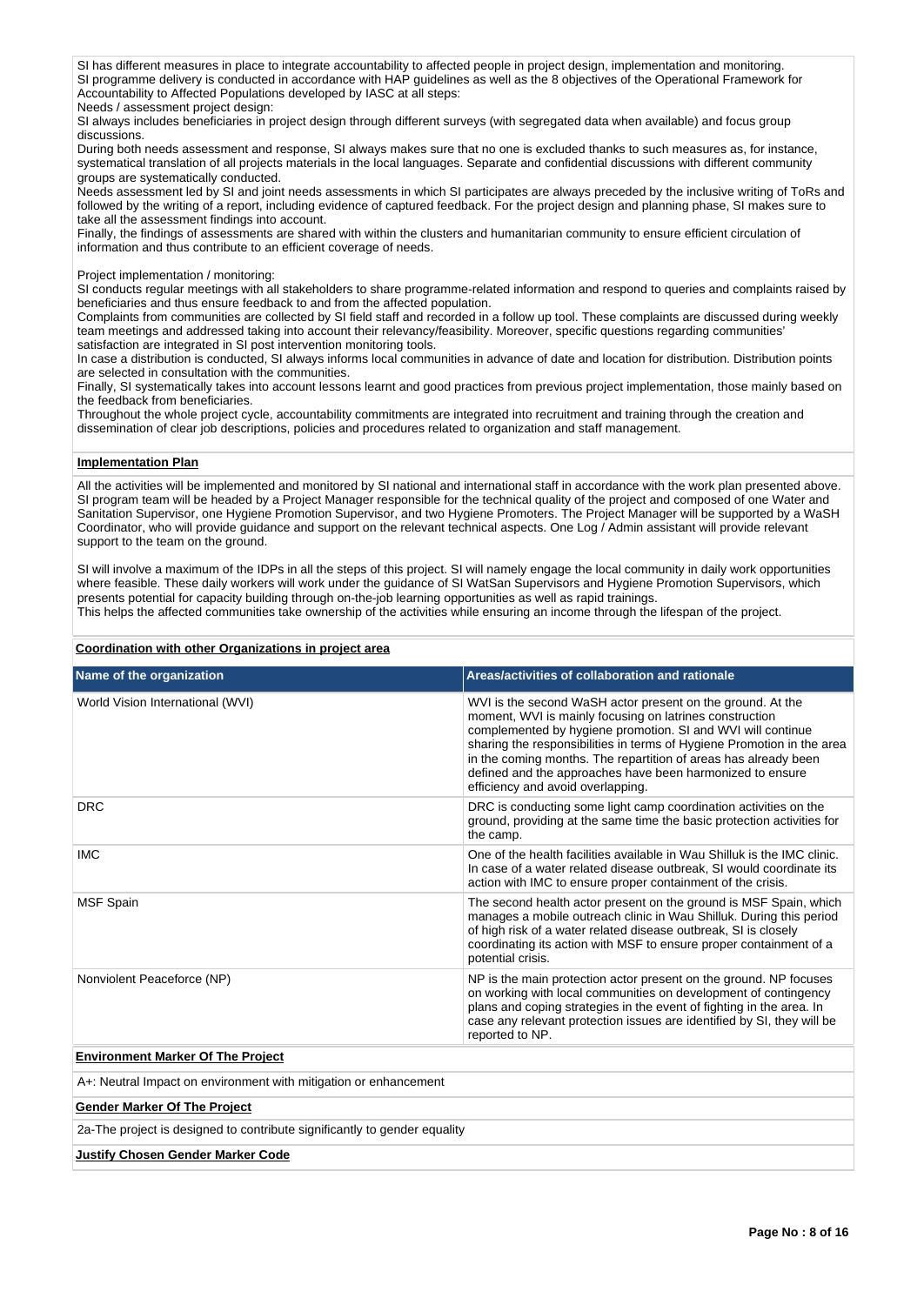#### Gender:

Throughout its interventions, SI uses the Humanitarian Accountability Partnership (HAP) guidelines and addresses the needs with attention to gender issues to ensure protection for women, girls and other vulnerable persons. Gender requirements are considered while assessing arising needs, designing and implementing the projects. In each action, SI promotes women's participation and active role in the management of WASH facilities.

Monitoring of the project ensures that needs of both genders are equally met and final evaluation through KAP survey will aim, among others, on measuring results of those efforts. Post intervention monitoring is an additional part of lesson learned documentation, which is used for future implementation.

Keeping in view the importance of gender mainstreaming, SI encourages all staff to complete IASC Gender course on "Different Needs, Equal Opportunities".

Under the current intervention, SI hygiene promotion strategy takes into account women's feedback collected through previous focus group discussions and addresses the topics covering women-specific issues. Focus groups exclusively targeting women are regularly conducted to discuss these issues.

Regarding the provision of water, SI has conducted a KAP survey in Wau Shilluk under a previous grant. According to the survey, the locations of the water points are safe for women, even at night time. No specific protection issues have been reported regarding water fetching at SI water points.

Environment:

The following measures being undertaken to mitigate against potential negative environmental impact due to the project activities: - Chemicals such as chlorine will be stored in safe and appropriate locations so that they cannot have any negative impact on the environment. Care will be taken to make sure that all supplies are used up before their expiration dates. If there is need to dispose some of the supplies, proper disposal mechanisms will implemented based on the recommended procedures.

- For solid waste management, burning waste rather than burying it will be promoted.

#### **Protection Mainstreaming**

SI works in coordination with GBV/protection clusters to respond to any potential gender- and other protection-related issues in link with its sector of intervention. Any protection-related concerns identified in Wau Shilluk will be immediately shared with the relevant actors. The principles of Do No Harm, Impartial Assistance and Violence Prevention outlined in the Protection Mainstreaming Paper prepared by the Protection Cluster South Sudan are integrated throughout the interventions. For instance, while designing and selecting the locations of the facilities, SI makes sure that the facilities are easily accessible by all the vulnerable population groups and that the access is safe at all times. The type and amounts of services provided are carefully evaluated in order to avoid creating additional push-pull factors. Generally speaking, it is possible to say that as of today, domestic violence and early pregnancy leading to forced marriage are the most common protection concerns in Wau Shilluk. Protection concerns related to the limited freedom of movement in the areas surrounding Wau Shilluk due to insecurity and presence of armed groups have somehow decreased since September/October due to the relative stabilization of the security situation.

## **Country Specific Information**

#### **Safety and Security**

Wau Shilluk is situated in Malakal County, Upper Nile State. It is located on the West bank of the White Nile, some 20km North / North-East from Malakal Town and 40km South-West of Oriny. ICRC currently has a base in Oriny, which is the closest permanent humanitarian base on the West Bank to Wau Shilluk. The airstrip currently being used by UNHAS is some 7km West of the main town. Since May 2015, after Johnson Olony switched sides, Wau Shilluk has been part of opposition held territory. An opposition (Shilluk) military training camp is located in Wau Shilluk.

Besides skirmishes in Lelo Payam where both parties face eachother, the situation in and around Wau Shilluk has stabilized since September 2015, allowing humanitarian activities to resume.

Given the volatility of the context and the possibility of the renewal of the hostilities, SI closely monitors the security situation in the areas neighboring Wau Shilluk and in Wau Shilluk itself.

Existing security and contingency plans are periodically reviewed and where necessary updated to reflect changes in the wider operational environment and communicated to the staff operating in the area.

SI monitors the situation from the offices in Juba and Malakal, in close coordination with all partners. SI works very closely with the Safety Advisor for NGO's in UNS, appointed by DRC and based in Malakal. Additionally, SI keeps good contacts with all key stakeholders on the ground.

#### **Access**

SI teams are accessing Wau Shilluk exclusively by boat from Malakal. Indeed, UNHAS stopped its regular flight connecting Juba to Wau Shilluk on the 7th of June 2016 because of the lack of passengers.

Political developments (recent like Juba crisis in July, or less recent such as the 28 states proposal) and the continued operational presence of the SPLA on the West Bank of the Nile (Lelo Payam) seem counterintuitive to sustained peace. Lelo Payam continues to present the most probable flashpoint for future hostilities, with Olony and his forces no doubt eager to push the SPLA back across the river. While Wau Shilluk is unlikely to be directly on the frontline of hostilities, an increase in civilian displacement from villages in Lelo Payam (Detang, Makal Shilluk, Lelo, Awarajok) to Wau Shilluk is probable. However, the potential proximity of such fighting to Wau Shilluk could also lead to civilian displacement from Wau Shilluk into Fashoda County. This is likely if fighting becomes present in Makal Shilluk, the village bordering Ogod Payam and located less than 10km South from Wau Shilluk (as was the case at the beginning of September 2015). The resumption of hostilities in the areas located close to Wau Shilluk could result in potential difficulties in accessing the area.

# **BUDGET**

| Code | <b>Budget Line Description</b>         |   | cost         | D/S Quantity Unit Duration %<br>Recurran charged<br>l ce i | <b>Ito CHF</b> | <b>Total Cost</b> |
|------|----------------------------------------|---|--------------|------------------------------------------------------------|----------------|-------------------|
|      | <b>Staff and Other Personnel Costs</b> |   |              |                                                            |                |                   |
| 1.1  | <b>Country Director</b>                | S | 5,000<br>.00 |                                                            | 100.00         | 5.000.00          |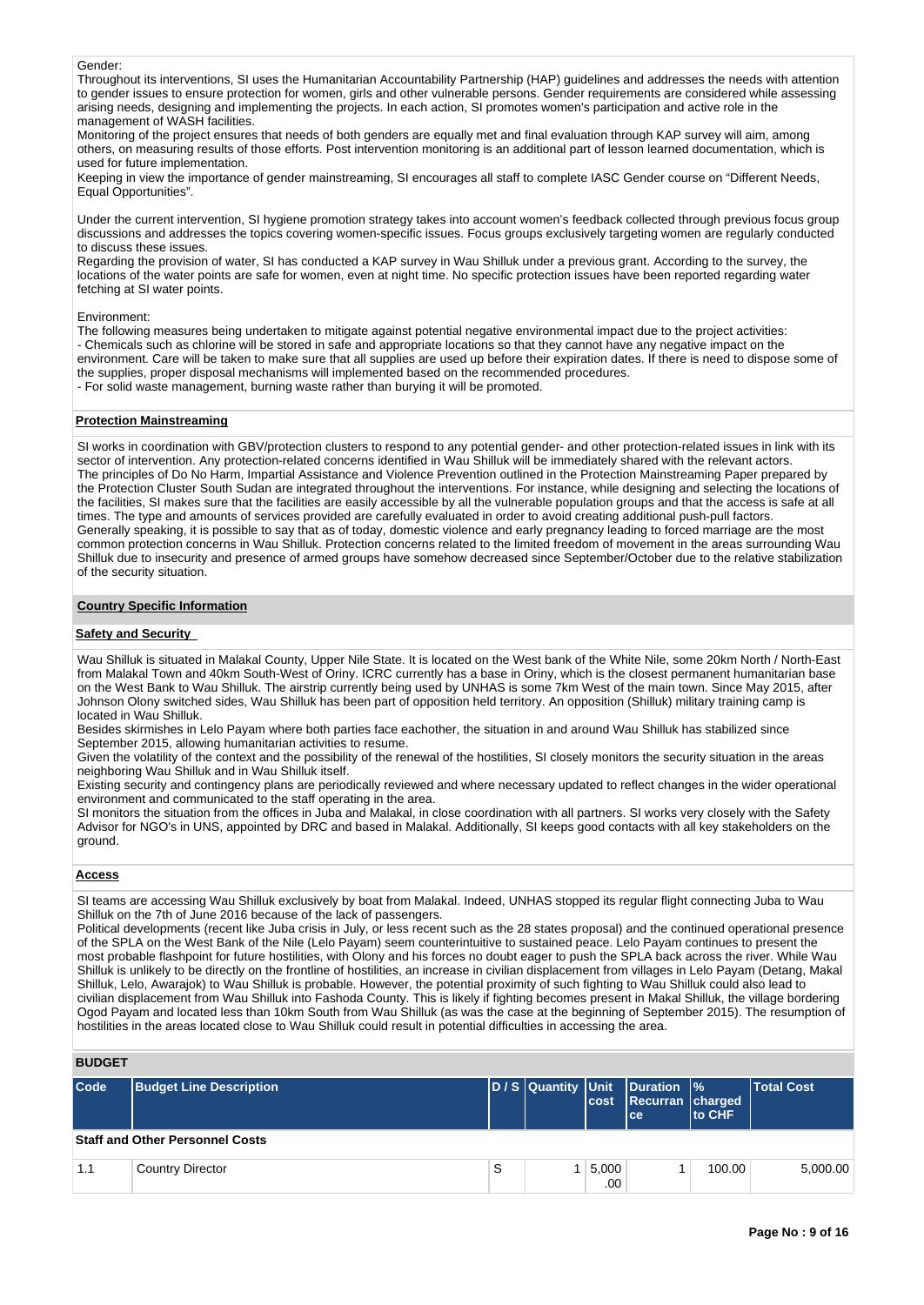|      | 1 Country Director at \$5000 per month (Tax and Salary included) for 1 month, 100% charged to CHF. LOCATION: Juba                                                                                                                                                                                                                                                                                                      |   |                 |                       |              |        |           |
|------|------------------------------------------------------------------------------------------------------------------------------------------------------------------------------------------------------------------------------------------------------------------------------------------------------------------------------------------------------------------------------------------------------------------------|---|-----------------|-----------------------|--------------|--------|-----------|
| 1.2  | Security Advisor                                                                                                                                                                                                                                                                                                                                                                                                       | S |                 | $1 \mid 4,500$<br>.00 | 1            | 100.00 | 4,500.00  |
|      | 1 Security advisor at \$4,500 per month (Tax and Salary included) for 1 month, 100% charged to CHF. LOCATION: Juba                                                                                                                                                                                                                                                                                                     |   |                 |                       |              |        |           |
| 1.3  | <b>Finance Coordinator</b>                                                                                                                                                                                                                                                                                                                                                                                             | S |                 | 1 4,500<br>.00.       | $\mathbf{1}$ | 100.00 | 4,500.00  |
|      | 1 Finance Coordinator at \$4,500 per month (Tax and Salary included) for 1 month, 100% charged to CHF. LOCATION: Juba                                                                                                                                                                                                                                                                                                  |   |                 |                       |              |        |           |
| 1.4  | Logisitics Coordinator                                                                                                                                                                                                                                                                                                                                                                                                 | S |                 | $1 \mid 4,500$<br>.00 | $\mathbf{1}$ | 100.00 | 4,500.00  |
|      | 1 Logistic Coordinator at \$4,500 per month (Tax and Salary included) for 1 month, 100% charged to CHF. LOCATION: Juba                                                                                                                                                                                                                                                                                                 |   |                 |                       |              |        |           |
| 1.5  | Deputy Logistic Coordinator/Capital Logistician                                                                                                                                                                                                                                                                                                                                                                        | S |                 | 1   4,000<br>.00      | $\mathbf{1}$ | 100.00 | 4,000.00  |
|      | 1 Deputy Logistic Coordinator at \$4,000 per month (Tax and Salary included) for 1 month, 100% charged to CHF. LOCATION:<br>Juba                                                                                                                                                                                                                                                                                       |   |                 |                       |              |        |           |
| 1.6  | Field Coordinator Malakal/Wau                                                                                                                                                                                                                                                                                                                                                                                          | D |                 | $1 \, 4,500$<br>.00.  | $\mathbf{1}$ | 100.00 | 4,500.00  |
|      | 1 Field Coordinator at \$4,500 per month (Tax and Salary included) for 1 month, 100% charged to CHF. LOCATION: Malakal/Wau<br><b>Shiluk</b>                                                                                                                                                                                                                                                                            |   |                 |                       |              |        |           |
| 1.7  | Administrative & Logistic Manager Malakal/Wau                                                                                                                                                                                                                                                                                                                                                                          | D |                 | 2 4,000<br>.00        | $\mathbf{1}$ | 100.00 | 8,000.00  |
|      | 1 Admin & 1 Log Manager at \$4,000 per month (Tax and Salary included) for 1 months, 100% charged to CHF. LOCATION:<br>Malakal/Wau Shiluk                                                                                                                                                                                                                                                                              |   |                 |                       |              |        |           |
| 1.8  | WASH Program Manager Wau Shilluk                                                                                                                                                                                                                                                                                                                                                                                       | D |                 | 6 4,000<br>.00        | $\mathbf{1}$ | 100.00 | 24,000.00 |
|      | 1 WASH program Manager at \$4000 per month (Tax and Salary included) for 6 months, 100% charged to CHF. LOCATION: Wau<br>Shiluk                                                                                                                                                                                                                                                                                        |   |                 |                       |              |        |           |
| 1.9  | <b>HR National team</b>                                                                                                                                                                                                                                                                                                                                                                                                | S | 1 <sup>1</sup>  | 3,042<br>.00          | $\mathbf{1}$ | 100.00 | 3,042.00  |
|      | 1 HR National Team, at \$3,042.00 per month during 1 month: 2 Human Ressources assistant at \$1100 per month<br>(Tax, Salary, Allowances and Medical fees included) for 1 month, 1 Human Ressources clerck at \$842 per month<br>(Tax, Salary, Allowances and Medical fees included) for 1 month, 100% charged to CHF. LOCATION: Juba,                                                                                 |   |                 |                       |              |        |           |
| 1.10 | <b>Finance Assistant</b>                                                                                                                                                                                                                                                                                                                                                                                               | S |                 | $2 \mid 1,100$<br>.00 | 1            | 100.00 | 2,200.00  |
|      | 2 Finance Assistants at \$1,100 per month (Tax, Salary, Allowances and Medical fees included) for 1 month, 100% charged to CHF.<br>LOCATION: Juba                                                                                                                                                                                                                                                                      |   |                 |                       |              |        |           |
| 1.11 | Logistic National Team                                                                                                                                                                                                                                                                                                                                                                                                 | S | 1 <sup>1</sup>  | 6,000<br>.00          | $\mathbf{1}$ | 100.00 | 6,000.00  |
|      | 1 Logistic National Team at \$6000 per month for 1 month: 4 Logistic Assistants at \$1100 per month (Tax, Salary, Allowances and<br>Medical fees included) for 1 month, , 1 Storekeeper at \$800 per month (Tax, Salary, Allowances and Medical fees included) for 1<br>month, 1 Mechanics at \$800 per month (Tax, Salary, Allowances and Medical fees included) for 1 month, 100% charged to CHF.<br>LOCATION: Juba, |   |                 |                       |              |        |           |
| 1.12 | Driver Juba                                                                                                                                                                                                                                                                                                                                                                                                            | S | 4               | 700.0<br>0            | $\mathbf{1}$ | 100.00 | 2,800.00  |
|      | 4 Drivers each at \$700.00 per month (Tax, Salary, Allowances and Medical fees included) for 1 month, 100% charged to CHF.<br>LOCATION: Juba                                                                                                                                                                                                                                                                           |   |                 |                       |              |        |           |
| 1.13 | Guards Juba                                                                                                                                                                                                                                                                                                                                                                                                            | S | 16 <sup>1</sup> | 550.0<br>0            | 1            | 100.00 | 8,800.00  |
|      | 16 Guards each at \$550.00 per month (Tax, Salary, Allowances and Medical fees included) for 1 month, 100% charged to CHF.<br>LOCATION: Juba, 10 for the office & Guest House and 6 for the Warehouse                                                                                                                                                                                                                  |   |                 |                       |              |        |           |
| 1.14 | Logistic Daily Workers                                                                                                                                                                                                                                                                                                                                                                                                 | S |                 | 30   15.00            | 1            | 100.00 | 450.00    |
|      | Logistic Daily Workers, each at \$15 per day, 30 daily worker in total 100% charged to CHF. LOCATION: Juba                                                                                                                                                                                                                                                                                                             |   |                 |                       |              |        |           |
| 1.15 | Domestic Staff Juba                                                                                                                                                                                                                                                                                                                                                                                                    | S |                 | 3   600.0<br>0        | 1            | 100.00 | 1,800.00  |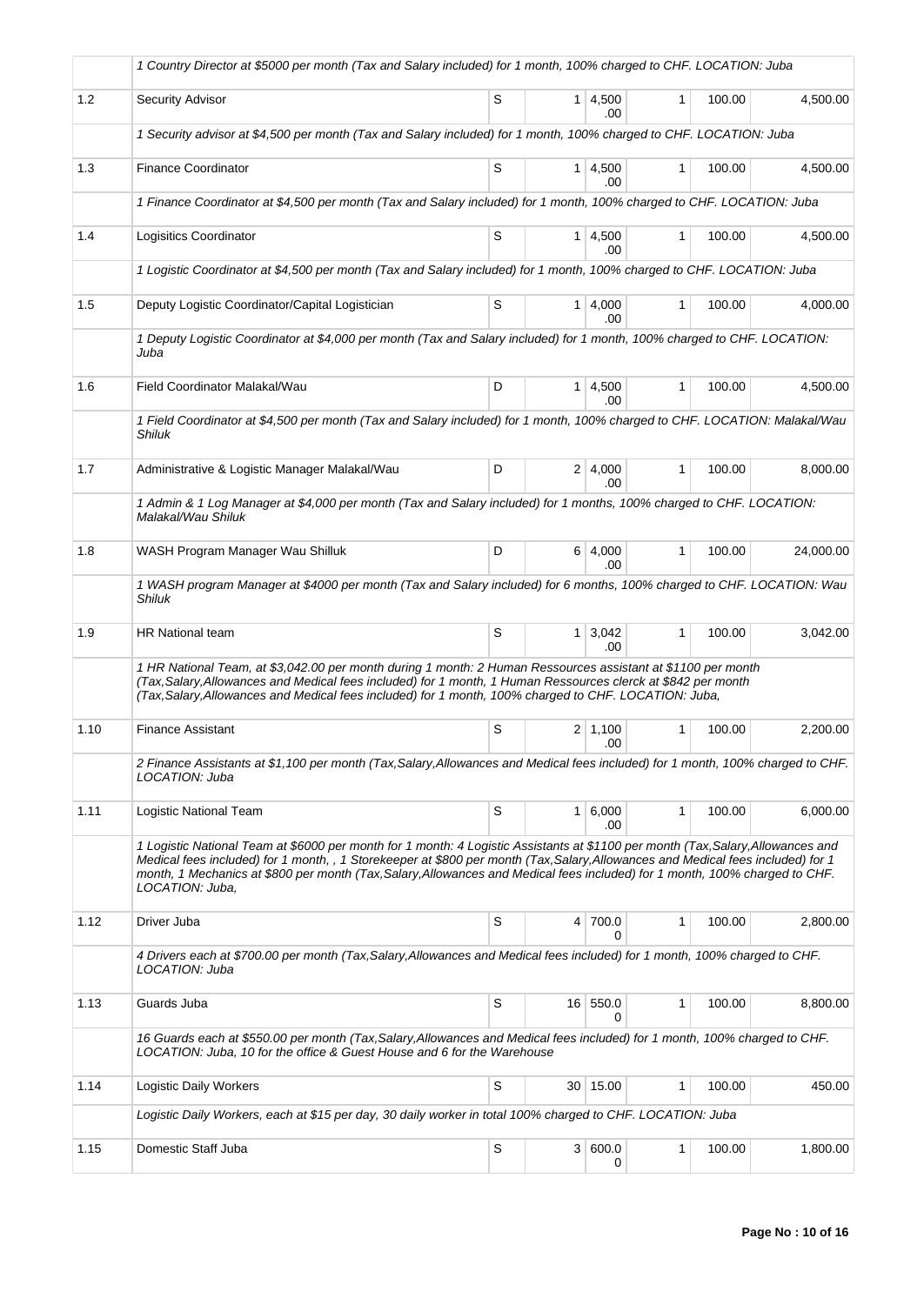|      | 2 Cleaner and 1 cook each at \$600.00 per month (Tax,Salary,Allowances and Medical fees included) for 1 month, 100% charged<br>to CHF. LOCATION: Juba, Cleaner: 1 for office, 1 for guest House 1, Cook: 1 for guest house |   |   |                         |   |        |            |  |  |  |  |
|------|----------------------------------------------------------------------------------------------------------------------------------------------------------------------------------------------------------------------------|---|---|-------------------------|---|--------|------------|--|--|--|--|
| 1.16 | HP supervisor - Wau Shilluk                                                                                                                                                                                                | D |   | $1 \mid 1,100$<br>.00   | 6 | 100.00 | 6,600.00   |  |  |  |  |
|      | 1 Hygiene promotion Supervisor at \$1100 per month (Tax, Salary, Allowances and Medical fees included) for 1 month, 100%<br>charged to CHF. LOCATION: Wau Shiluk                                                           |   |   |                         |   |        |            |  |  |  |  |
| 1.17 | WASH supervisor - Wau Shilluk                                                                                                                                                                                              | D |   | $1 \mid 1,100$<br>.00   | 6 | 100.00 | 6,600.00   |  |  |  |  |
|      | 1 Water and Sanitation Supervisor each at \$1,100 per month (Tax, Salary, Allowances and Medical fees included) for 6 months,<br>100% charged to CHF. LOCATION: Wau Shiluk                                                 |   |   |                         |   |        |            |  |  |  |  |
| 1.18 | Hygiene promoter - Wau Shilluk                                                                                                                                                                                             | D |   | 2   800.0<br>0          | 6 | 100.00 | 9,600.00   |  |  |  |  |
|      | 2 Hygiene Promoter, each at \$800 per month (Tax, Salary, Allowances and Medical fees included) for 6 months, 100% charged to<br>CHF. LOCATION: Wau Shiluk                                                                 |   |   |                         |   |        |            |  |  |  |  |
| 1.19 | Watsan technician - Wau Shilluk                                                                                                                                                                                            | D |   | 1 800.0<br>$\Omega$     | 6 | 100.00 | 4,800.00   |  |  |  |  |
|      | 2 Watsan Technician, each at \$800 per month (Tax, Salary, Allowances and Medical fees included) for 6 months, 100% charged to<br>CHF, LOCATION: Wau Shiluk                                                                |   |   |                         |   |        |            |  |  |  |  |
| 1.20 | Logistic & Administrative Assistant - Wau Shilluk                                                                                                                                                                          | D |   | $1 \mid 1,100$<br>.00.  | 6 | 100.00 | 6,600.00   |  |  |  |  |
|      | 1 Logistic and Administrative assistant, at \$1100 per month (Tax, Salary, Allowances and Medical fees included) for 6 months,<br>100% charged to CHF. LOCATION: Wau Shiluk                                                |   |   |                         |   |        |            |  |  |  |  |
| 1.21 | Boat Driver - Wau Shilluk                                                                                                                                                                                                  | D |   | 1 700.0<br>$\Omega$     | 6 | 100.00 | 4,200.00   |  |  |  |  |
|      | 1 Boat driver, at \$700 per month (Tax, Salary, Allowances and Medical fees included) for 6 months, 100% charged to CHF.<br>LOCATION: Wau Shiluk                                                                           |   |   |                         |   |        |            |  |  |  |  |
| 1.22 | Guards - Wau Shilluk                                                                                                                                                                                                       | D |   | 6 550.0<br><sup>0</sup> | 6 | 100.00 | 19,800.00  |  |  |  |  |
|      | 6 Guards, at \$550 each (Tax, Salary, Allowances and Medical fees included) for 6 months, 100% charged to CHF. LOCATION:<br>Wau Shiluk                                                                                     |   |   |                         |   |        |            |  |  |  |  |
| 1.23 | Domestic Staff - Wau Shilluk                                                                                                                                                                                               | D |   | 2   600.0<br>$\Omega$   | 6 | 100.00 | 7,200.00   |  |  |  |  |
|      | 1 Cleaner & 1 Cook, each at \$600 per month (Tax, Salary, Allowances and Medical fees included) for 6 months, 100% charged to<br>CHF. LOCATION: Wau Shiluk                                                                 |   |   |                         |   |        |            |  |  |  |  |
| 1.24 | Training for national staff                                                                                                                                                                                                | D | 1 | 300.0<br>0              | 6 | 100.00 | 1,800.00   |  |  |  |  |
|      | 1 training per month, at \$300 per month (Refreshment, other training tools) for 6 months, 100% charged to CHF. LOCATION:<br>Juba & Wau Shiluk                                                                             |   |   |                         |   |        |            |  |  |  |  |
|      | <b>Section Total</b>                                                                                                                                                                                                       |   |   |                         |   |        | 151,292.00 |  |  |  |  |
|      | <b>Supplies, Commodities, Materials</b>                                                                                                                                                                                    |   |   |                         |   |        |            |  |  |  |  |
| 2.1  | Water Supply Infrastructure (8 Swat)                                                                                                                                                                                       | D |   | 8 4,292<br>.00          | 1 | 100.00 | 34,336.00  |  |  |  |  |
|      | Running cost of 8 SWAT system (water treatement chemicals, fuel, maintenance and repair, daily worker water point attendance)<br>\$4,292 per unit for 8 units, 100% charged on CHF. LOCATION: Wau Shiluk                   |   |   |                         |   |        |            |  |  |  |  |
| 2.2  | Water quality monitoring & Survey                                                                                                                                                                                          | D |   | $1 \quad 2,500$<br>.00  | 1 | 100.00 | 2,500.00   |  |  |  |  |
|      | Water quality monitoring (testing kits, consumables), Hydrological survey (brooms, nose masks, sand bags, wood, GI sheets) at<br>\$2500 per month during 1 month, 100 % charged to CHF. LOCATION: Wau Shiluk               |   |   |                         |   |        |            |  |  |  |  |
| 2.3  | Wash Comittee                                                                                                                                                                                                              | D |   | 8 375.0<br>0            | 1 | 100.00 | 3,000.00   |  |  |  |  |
|      | Training materials and supplies for the creation of 8 WaSH committees (1 per area). A lumpsum of \$375 per Committee for 8<br>Committees, 100% charged on CHF. LOCATION: Wau Shilluk                                       |   |   |                         |   |        |            |  |  |  |  |
| 2.4  | Water filters distribution                                                                                                                                                                                                 | D |   | 1200 66.00              | 1 | 100.00 | 79,200.00  |  |  |  |  |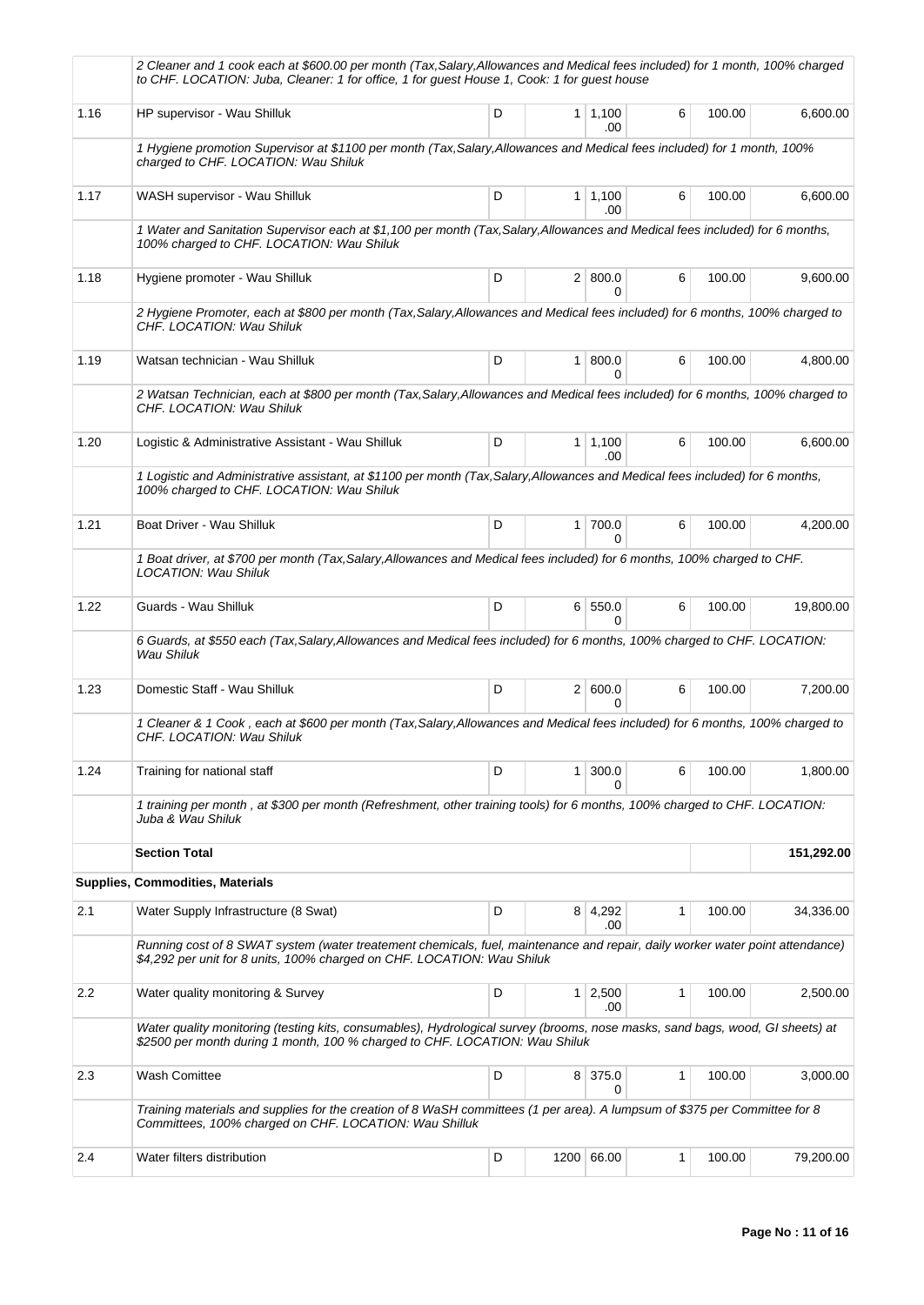|                  | Purchase of 1,200 household water filters at \$66 per filter (including transportation costs), 100% charged on CHF. LOCATION:<br>Wau Shilluk                                                      |   |                |                        |   |        |            |  |  |  |  |
|------------------|---------------------------------------------------------------------------------------------------------------------------------------------------------------------------------------------------|---|----------------|------------------------|---|--------|------------|--|--|--|--|
| 2.5              | <b>Hygiene Promotion</b>                                                                                                                                                                          | D | 1 <sup>1</sup> | 1,800<br>.00           | 6 | 100.00 | 10,800.00  |  |  |  |  |
|                  | Fees for Community Hygiene Promoters (DW), IEC materials, training costs, post-intervention KAP survey. A lumpsum of \$1800<br>per month for 6 months. 100% charged on CHF. LOCATION: Wau Shilluk |   |                |                        |   |        |            |  |  |  |  |
| 2.6              | Solid Waste Management                                                                                                                                                                            | D | 1 <sup>1</sup> | 400.0<br>0             | 6 | 100.00 | 2,400.00   |  |  |  |  |
|                  | Fees for Environmental Cleaners (DW), materials for clean-up campaigns (sand bags etc.). A lumpsum of \$400 per month for 6<br>months. 100% charged on CHF. LOCATION: Wau Shilluk                 |   |                |                        |   |        |            |  |  |  |  |
| 2.7              | Soap distribution                                                                                                                                                                                 | D | 1 <sup>1</sup> | 136.0<br>$\Omega$      | 6 | 100.00 | 816.00     |  |  |  |  |
|                  | Fees for desinfection, DW dedicated CHPs (DW), HP materials to be used in case of outbreak. A lumpsum of \$816 for the total<br>distribution. 100% charged on CHF. LOCATION: Wau Shilluk          |   |                |                        |   |        |            |  |  |  |  |
| 2.8              | Local freight operational                                                                                                                                                                         | D |                | 1   8,000<br>.00       | 3 | 100.00 | 24,000.00  |  |  |  |  |
|                  | 1 Local freight every two months at \$8000 each (for transporting program materials, fuel), during 6 months, 100% charged on<br>CHF. LOCATION: Wau Shilluk                                        |   |                |                        |   |        |            |  |  |  |  |
|                  | <b>Section Total</b>                                                                                                                                                                              |   |                |                        |   |        | 157,052.00 |  |  |  |  |
| <b>Equipment</b> |                                                                                                                                                                                                   |   |                |                        |   |        |            |  |  |  |  |
| 3.1              | Laptop                                                                                                                                                                                            | D |                | $1 \mid 1,200$<br>.00  | 1 | 100.00 | 1,200.00   |  |  |  |  |
|                  | 1 Laptop at \$1200 each, 100% charged on CHF. LOCATION: Wau Shilluk                                                                                                                               |   |                |                        |   |        |            |  |  |  |  |
| 3.2              | Generator (2.5 KVA)                                                                                                                                                                               | D |                | 0   5,000<br>.00       | 1 | 100.00 | 0.00       |  |  |  |  |
|                  | 1 Generator at \$5000, 100% charged on CHF. LOCATION: Wau Shilluk                                                                                                                                 |   |                |                        |   |        |            |  |  |  |  |
| 3.3              | Printer                                                                                                                                                                                           | D |                | $1 \mid 1,500$<br>.00  | 1 | 100.00 | 1,500.00   |  |  |  |  |
|                  | 1 Printer at \$1500, 100% charged on CHF. LOCATION: Wau Shilluk                                                                                                                                   |   |                |                        |   |        |            |  |  |  |  |
| 3.4              | Docking station for sat phone                                                                                                                                                                     | D |                | 2   800.0<br>$\Omega$  | 1 | 100.00 | 1,600.00   |  |  |  |  |
|                  | 2 docking station for satelite phone at \$800 each, 100% charged on CHF. LOCATION: Wau Shilluk                                                                                                    |   |                |                        |   |        |            |  |  |  |  |
|                  | <b>Section Total</b>                                                                                                                                                                              |   |                |                        |   |        | 4,300.00   |  |  |  |  |
| <b>Travel</b>    |                                                                                                                                                                                                   |   |                |                        |   |        |            |  |  |  |  |
| 5.1              | Local Flights/Travel (WFP)                                                                                                                                                                        | S |                | 6 275.0<br>0           | 6 | 100.00 | 9,900.00   |  |  |  |  |
|                  | 6 Local flights per month at \$275 each (both program staff & Coordination staff for field visit), during 6 month                                                                                 |   |                |                        |   |        |            |  |  |  |  |
| 5.2              | Vehicle Running Costs Juba                                                                                                                                                                        | S |                | 3   800.0<br>$\Omega$  | 1 | 100.00 | 2,400.00   |  |  |  |  |
|                  | 3 Car Running Costs at \$800 per car and per month (fuel, maintenance, repairs, engine oil and spare parts included) during 1<br>month. 100 % charged to CHF. LOCATION: Juba                      |   |                |                        |   |        |            |  |  |  |  |
| 5.3              | Boat/car running cost                                                                                                                                                                             | S | 1 <sup>1</sup> | 1,200<br>.00           | 6 | 100.00 | 7,200.00   |  |  |  |  |
|                  | 1 boat running cost at \$1200 per month (fuel, maintenance, repairs, engine oil and spare parts included) during 6 months. 100%<br>per month. LOCATION: Wau Shiluk                                |   |                |                        |   |        |            |  |  |  |  |
| 5.4              | Running costs and maintenance cellular/fix phone Juba                                                                                                                                             | S |                | 20 10.00               | 1 | 100.00 | 200.00     |  |  |  |  |
|                  | 20 phone running Costs & maintenance at \$10 per phone and per month (coordination team) during 1 month. 100 % charged to<br>CHF. LOCATION: Juba                                                  |   |                |                        |   |        |            |  |  |  |  |
| $5.5\,$          | Running costs and maintenance internet Juba                                                                                                                                                       | S |                | $1 \quad 2,300$<br>.00 | 1 | 100.00 | 2,300.00   |  |  |  |  |
|                  | Internet running cost at \$2300 each (monthly fees for Internet & other maintenance cost), during 1 month                                                                                         |   |                |                        |   |        |            |  |  |  |  |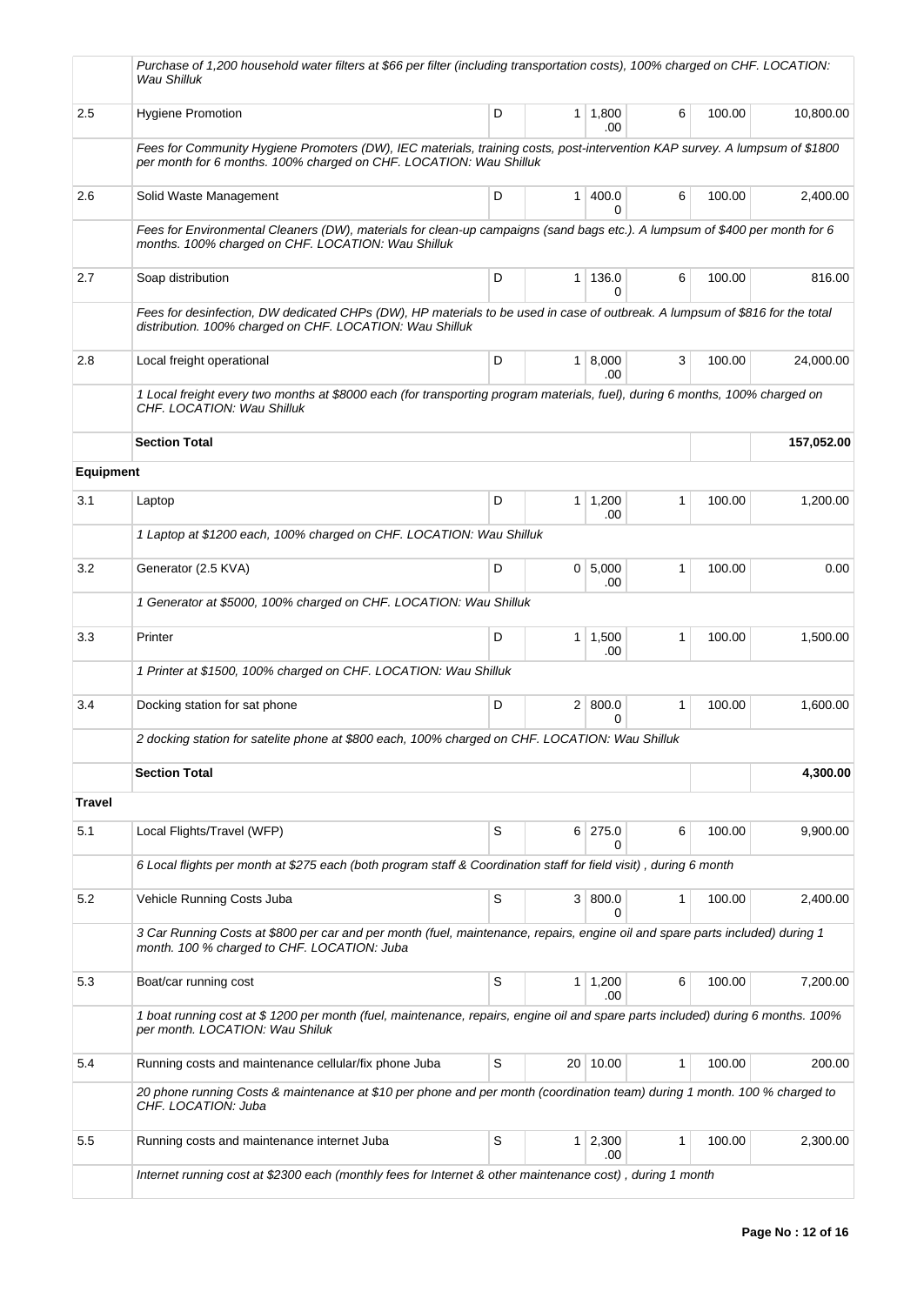| 5.6  | Running costs and maintenance cellular/fix phone Wau                                                                                                                                                          | D                                                                                                                         |                | 6 10.00        | 6            | 100.00 | 360.00    |  |  |  |
|------|---------------------------------------------------------------------------------------------------------------------------------------------------------------------------------------------------------------|---------------------------------------------------------------------------------------------------------------------------|----------------|----------------|--------------|--------|-----------|--|--|--|
|      | 6 phone running Costs & maintenance at \$10 per phone and per month (Wau team) during 6 month. 100 % charged to CHF.<br>LOCATION: Wau Shiluk                                                                  |                                                                                                                           |                |                |              |        |           |  |  |  |
| 5.7  | Running costs and maintenance satellite Phone Wau                                                                                                                                                             | D                                                                                                                         |                | $2 \mid 250.0$ | 6            | 100.00 | 3,000.00  |  |  |  |
|      | 2 Satellite phone at \$250 per phone and per month during 6 month. 100 % charged to CHF, LOCATION: Wau Shiluk                                                                                                 |                                                                                                                           |                |                |              |        |           |  |  |  |
| 5.8  | Running costs and maintenance internet Wau                                                                                                                                                                    | D                                                                                                                         |                | 1   500.0<br>0 | 6            | 100.00 | 3,000.00  |  |  |  |
|      | Internet running cost at \$500 each month (monthly fees for Internet & other maintenance cost), during 6 month, 100 % charged<br>to CHF, location: Wau Shiluk                                                 |                                                                                                                           |                |                |              |        |           |  |  |  |
| 5.9  | Running costs and maintenance radio Wau                                                                                                                                                                       | D                                                                                                                         | 1 <sup>1</sup> | 50.00          | 6            | 100.00 | 300.00    |  |  |  |
|      | Radio running cost at \$50 each month (maintenance cost), during 6 month, 100 % charged to CHF, location: Wau Shiluk                                                                                          |                                                                                                                           |                |                |              |        |           |  |  |  |
| 5.10 | Generator Running costs Juba                                                                                                                                                                                  | S                                                                                                                         | 1              | 1,200<br>.00.  | 1            | 100.00 | 1,200.00  |  |  |  |
|      | 1 generator running cost (fuel, engine oil) at \$1200 per month during 1 month. 100 % charged to CHF. LOCATION: Juba                                                                                          |                                                                                                                           |                |                |              |        |           |  |  |  |
| 5.11 | Maintenance computer equipment and miscellaneous Juba                                                                                                                                                         | S                                                                                                                         | 1 <sup>1</sup> | 500.0          | $\mathbf{1}$ | 100.00 | 500.00    |  |  |  |
|      | Maintenance computer equipment at \$500 each month (repair, small tolls to repair), during 6 month, 100 % charged to CHF,<br>LOCATION: Juba                                                                   |                                                                                                                           |                |                |              |        |           |  |  |  |
| 5.12 | Generator Running costs Wau                                                                                                                                                                                   | D                                                                                                                         | 1              | 700.0          | 6            | 100.00 | 4,200.00  |  |  |  |
|      | 1 generator running cost (fuel, engine oil) at \$700 per month during 6 month. 100 % charged to CHF. LOCATION: Wau Shiluk                                                                                     |                                                                                                                           |                |                |              |        |           |  |  |  |
| 5.13 | Maintenance computer equipment and miscellaneous Wau                                                                                                                                                          | D                                                                                                                         | $\mathbf{1}$   | 250.0<br>U     | 6            | 100.00 | 1,500.00  |  |  |  |
|      |                                                                                                                                                                                                               | Maintenance computer equipment at \$250 each month (repair, small tolls to repair), during 6 month, 100 % charged to CHF, |                |                |              |        |           |  |  |  |
|      | <b>LOCATION: Wau Shiluk</b>                                                                                                                                                                                   |                                                                                                                           |                |                |              |        |           |  |  |  |
|      | <b>Section Total</b>                                                                                                                                                                                          |                                                                                                                           |                |                |              |        | 36,060.00 |  |  |  |
|      | <b>General Operating and Other Direct Costs</b>                                                                                                                                                               |                                                                                                                           |                |                |              |        |           |  |  |  |
| 7.1  | Office and Guesthouse Rental + Charges + Refurbishment<br>Juba                                                                                                                                                | S                                                                                                                         | 1              | 13,50<br>0.00  | $\mathbf{1}$ | 100.00 | 13,500.00 |  |  |  |
|      | 1 office & guest house at \$13,500 per month (rental charges, electricity charges, water supply, dislodging charges, repairs and<br>maintenance included) during 1 month. 100% charged to CHF. LOCATION: Juba |                                                                                                                           |                |                |              |        |           |  |  |  |
| 7.2  | Office/GH supplies and small equipment Juba                                                                                                                                                                   | S                                                                                                                         | 1              | 1,000<br>.00   | 1            | 100.00 | 1,000.00  |  |  |  |
|      | 1 office & guest house supplies, at \$1000 per month (stationnaries, office supplies, guest house supplies included) during 1<br>month. 100% charged to CHF. LOCATION: Juba                                   |                                                                                                                           |                |                |              |        |           |  |  |  |
| 7.3  | Warehouse Rentals, Charges and Maintenance Juba                                                                                                                                                               | S                                                                                                                         | 1 <sup>1</sup> | 3,500<br>.00   | 1            | 100.00 | 3,500.00  |  |  |  |
|      | 1 Warehouse at \$3500 per month (rental & charges included) during 1 month. 100% charged to CHF. LOCATION: Juba                                                                                               |                                                                                                                           |                |                |              |        |           |  |  |  |
| 7.4  | Office/GH + charges + refurbishment Wau                                                                                                                                                                       | D                                                                                                                         | $\mathbf{1}$   | 200.0<br>4     | 6            | 100.00 | 1,200.24  |  |  |  |
|      | 1 office refurbishment, at \$200.04 per month (renovation work) during 6 month. 100% charged to CHF. LOCATION: Wau Shiluk                                                                                     |                                                                                                                           |                |                |              |        |           |  |  |  |
| 7.5  | Office/GH supplies and small equipment Wau                                                                                                                                                                    | D                                                                                                                         | $\mathbf{1}$   | 250.0<br>0     | 6            | 100.00 | 1,500.00  |  |  |  |
|      | 1 office & Guest house Supplies, at \$250 per month (stationnaries, office supplies, guest house supplies included) during 6<br>month. 100% charged to CHF. LOCATION: Wau Shiluk                              |                                                                                                                           |                |                |              |        |           |  |  |  |
| 7.6  | Warehouse Supplies and Small Equipment Wau                                                                                                                                                                    | D                                                                                                                         | 1 <sup>1</sup> | 150.0<br>0     | 6            | 100.00 | 900.00    |  |  |  |
|      | 1 Warehouse at \$150 per month (maintenance small equipment) during 6 month. 100% charged to CHF. LOCATION: Wau Shiluk                                                                                        |                                                                                                                           |                |                |              |        |           |  |  |  |